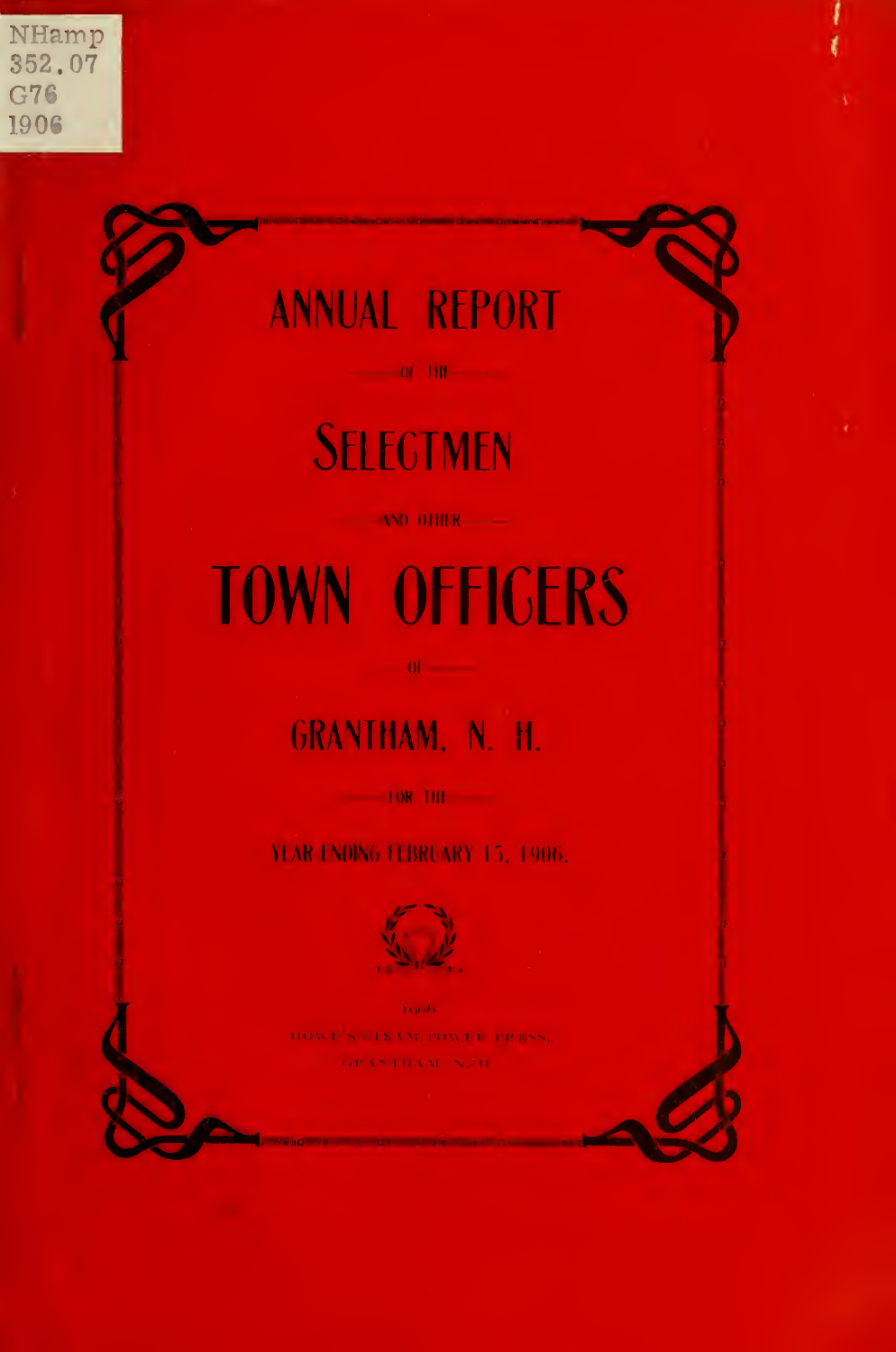Wall Papers ! We carry the

. Largest Line of Wall Paper In Sullivan County,

WITH PRICES TO SUIT,

# From 10c to 50c Double ROLL

NOT A SINGLE ROLL AS SOLD BY AGENTS. WE ALSO CARRY THE . .

# MONARCH PAINT

THAT HAS STOOD THE TEST FOR YEARS ON YOUR NEIGHBOR'S HOUSE

# Why Not Try it on Yours?

A LARGE LINE OF Staple and Fancy Groceries. HARRY M.YOUNG, NEWPORT, N. H.

 $\overline{a}$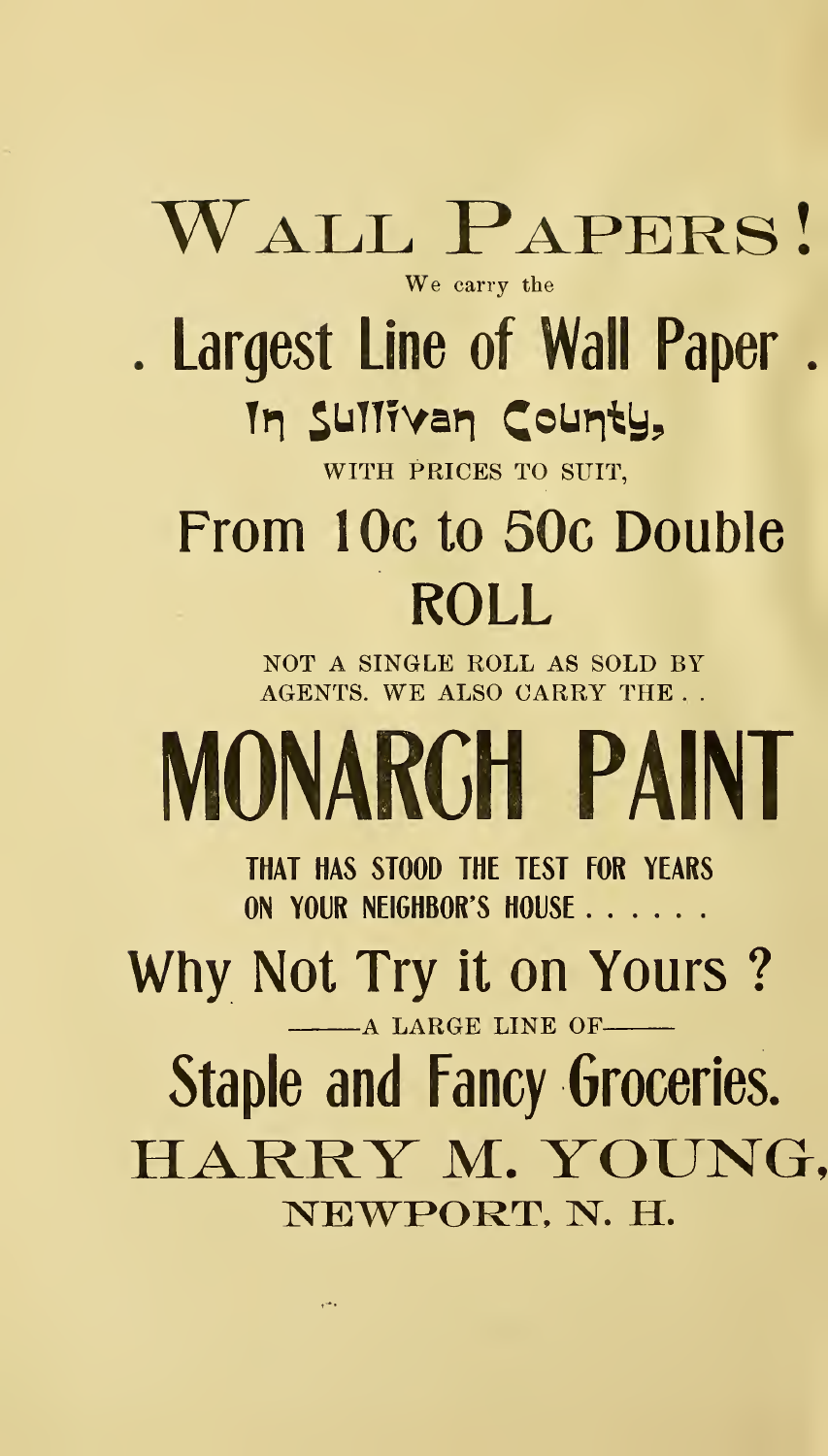# ANNUAL REPORT

 $\mathcal{L}$ 

-i -

 $\mathcal{A}^{\mathcal{A}}$ 

 $-$ OF THE- $-$ 

# **SELECTMEN**

-AND OTHER-

# TOWN OFFICERS

 $-$ OF $-$ 

### GRANTHAM, N. H.

**FOR THE** 

YEAR ENDING FEBRUARY 15, 1906.



 $\sim$   $\epsilon$ 

1906. HOWE'S STEAM POWER PRESS, GRANTHAM, N. H.

University of New Hampshire Library

 $\sim$  .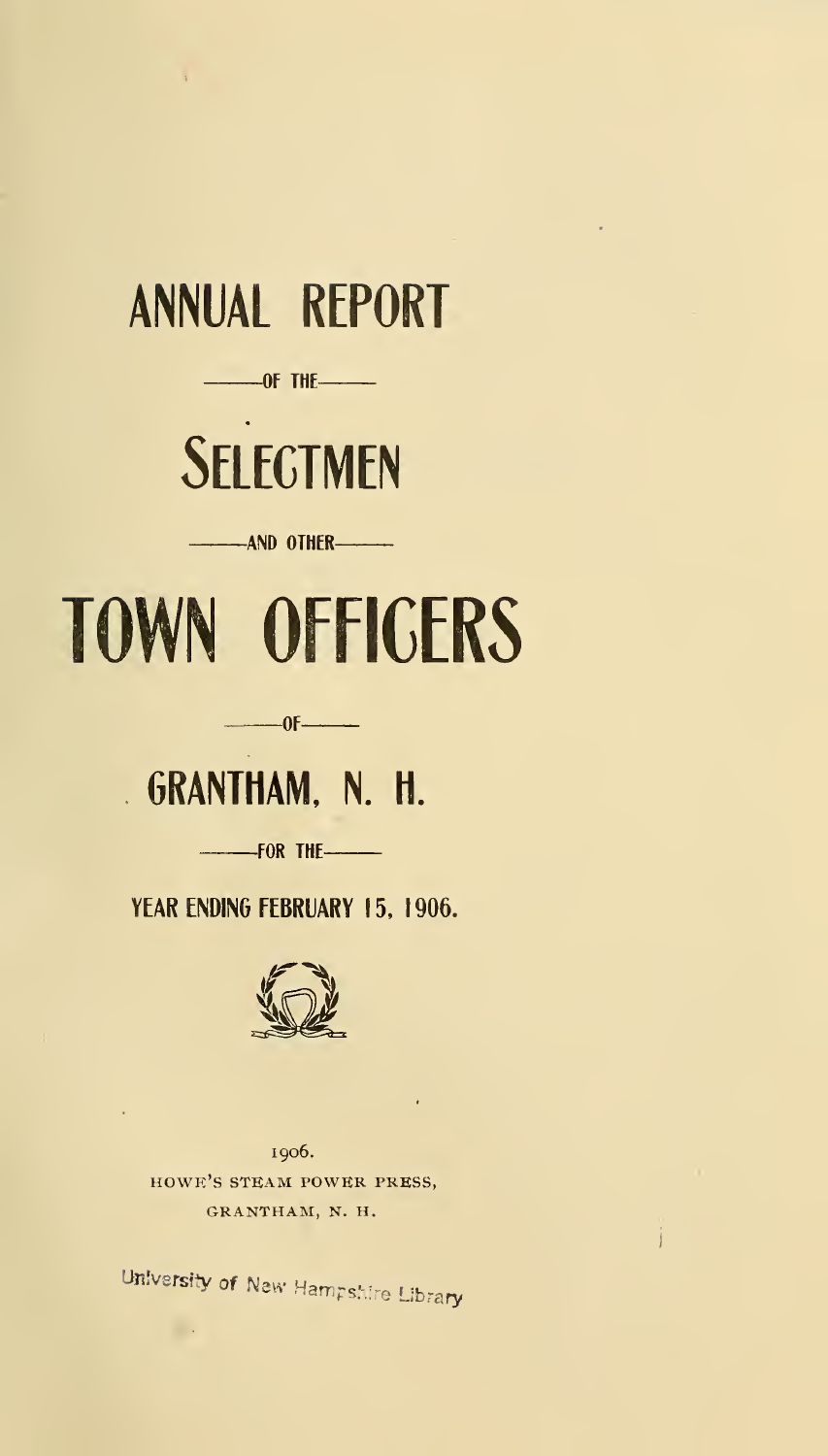WHO STATES  $\mathbb{H}^* \mathbb{I}_6$ 

Digitized by the Internet Archive in 2011 with funding from Boston Library Consortium Member Libraries

http://www.archive.org/details/annualreportofto1906gran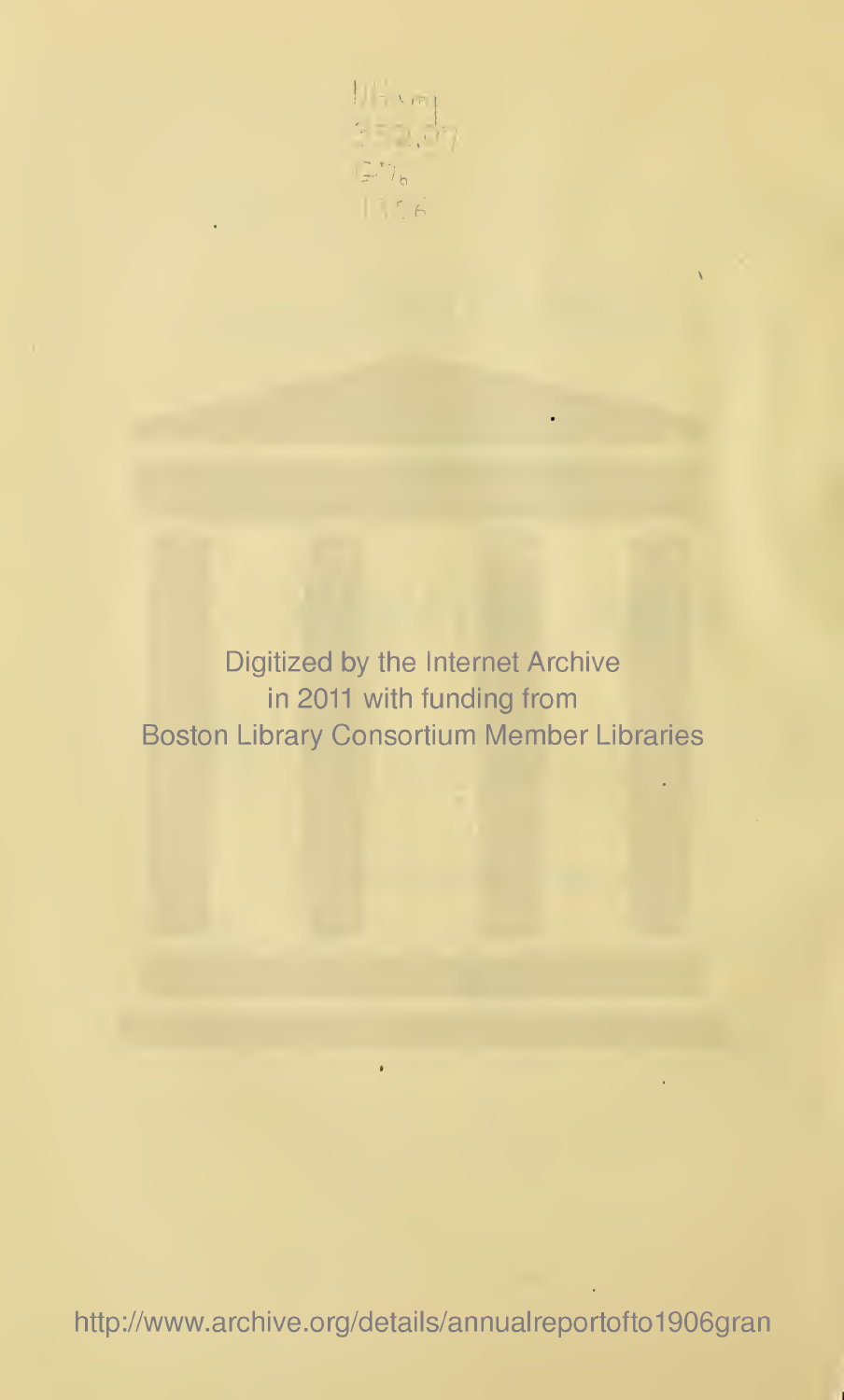### SELECTMEN'S REPORT.

FOR THE YEAR ENDING FEBUARY 15, 1906.

Taxes assessed April 1, 1905 12,443 49

| $\bf Assers.$ |  |
|---------------|--|
|---------------|--|

|    | Taxes due on 1898 tax book |           | $\ddot{\phantom{1}}$ | $$4\ 62$   |
|----|----------------------------|-----------|----------------------|------------|
|    | 1899                       |           |                      | $6 \t03$   |
| ø. | 1900                       |           |                      | $5\,12$    |
|    | 1903                       |           |                      | $12 \; 17$ |
|    | 1904                       |           | 123667               |            |
|    | 1905                       | $\bullet$ | $39 \times 53$       |            |
|    | In hands of treasurer      |           | 429,26               |            |

| Total, | $$979$ 40 |  |
|--------|-----------|--|
|--------|-----------|--|

### Liabilities.

### due on funds.

| School fund                   |    |                                                 |             | \$24000     |       |
|-------------------------------|----|-------------------------------------------------|-------------|-------------|-------|
|                               |    | Dunbar Hill Cemetery fund, Hayward lot          |             | 400 00      |       |
|                               |    | East Grantham Cemetery fund, Wm. Howe lot       |             |             | 40.00 |
|                               |    | East Grantham cemetery fund, Jonathan Brown lot |             | 150 00      |       |
|                               |    | Amount required for permanent improvement       |             |             |       |
|                               |    |                                                 | of highways | $217 - 50$  |       |
|                               |    |                                                 |             |             |       |
|                               |    |                                                 | Total,      | $*1,057$ 50 |       |
| Liabilities February 15, 1905 |    |                                                 |             | \$84000     |       |
| 66                            | 66 | 1906                                            |             | 1,057,50    |       |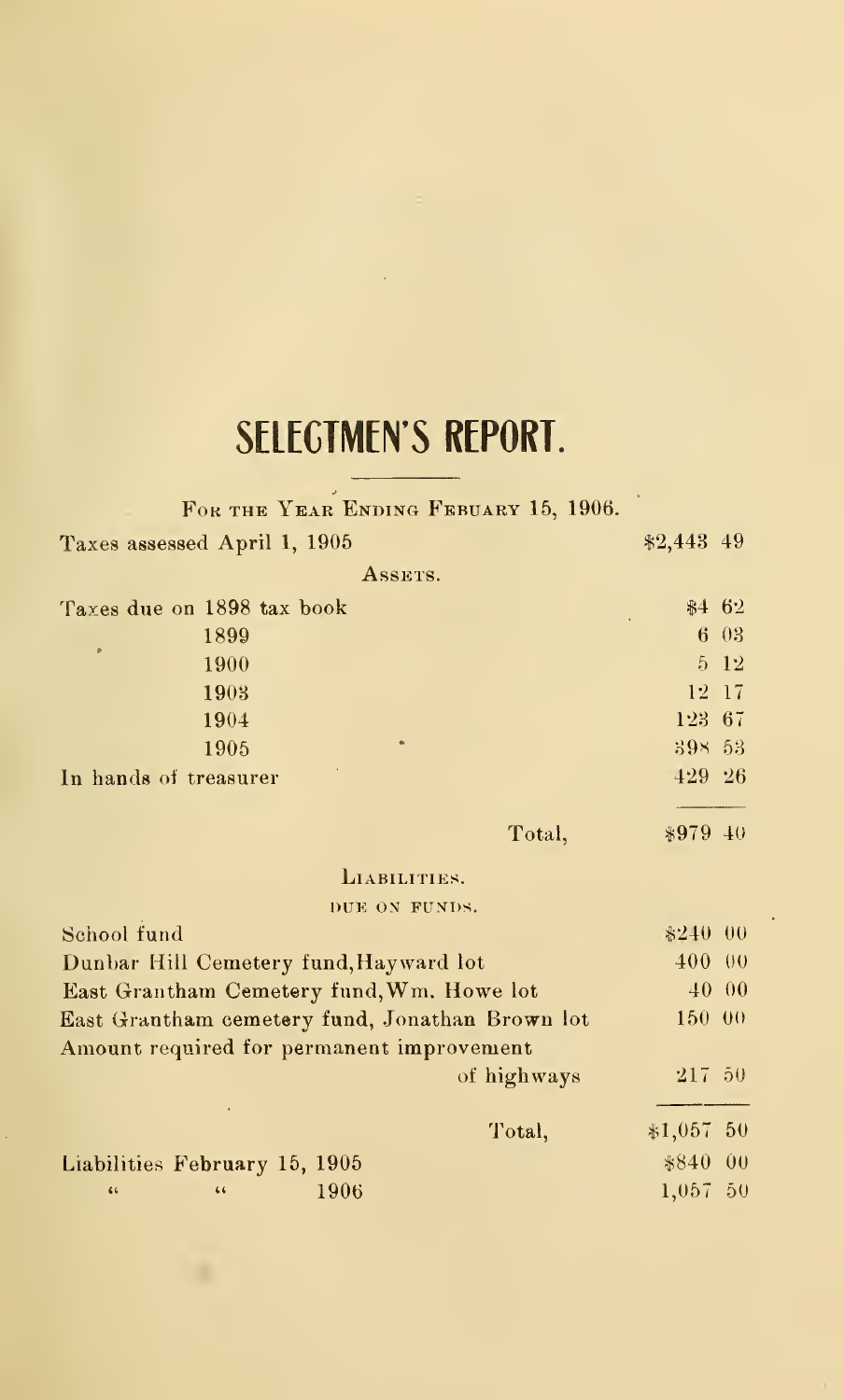### ABATEMENTS.

| F. C. Leavitt,                 | 1894 book           |                          | $$1\ 24$ |
|--------------------------------|---------------------|--------------------------|----------|
| J. H. Merrill,                 | 1894                |                          | $7 - 72$ |
| Wilfred Roberts,               | 1896                | $\mathbf{1}$             | 93       |
| Charles D. Young,              | 1896                |                          | 277      |
| Benj. Young,                   | 1896                |                          | 5 84     |
| Wilfred Roberts,               | 1897                |                          | 204      |
| Fred Sanborn,                  | 1898                |                          | 201      |
| H. C. Griffin,                 | 1901                |                          | 140      |
| H. C. Griffin,                 | 1902                |                          | 172      |
| Van W. Hastings,               | 1902                |                          | 172      |
| Grant R. Hartshorn,            | 1903                |                          | 180      |
| Charles Davis,                 | 1904                |                          | 1 80     |
| Mary A. Hastings, est. 1904    |                     |                          | $3\,96$  |
| A. R. Hanaford,                | 1904 book, over tax |                          | 1 80     |
| Philip A. Sherman,             | 1904 book, over tax |                          | 180      |
|                                | Total,              | \$39 55                  |          |
|                                |                     |                          |          |
|                                | SCHOOL MONEY.       |                          |          |
| Required by law                |                     | $*41250$                 |          |
| Literary fund                  |                     |                          | 45 65    |
| Received of State, school fund |                     | 124 81<br>$\overline{7}$ |          |
| Interest on school fund        |                     |                          | $-20$    |
| Dog license                    |                     |                          | 71 92    |
| Received on leases             |                     |                          | 11 09    |
| In hands of town               |                     | 275 26                   |          |
|                                | Total,              | $$948$ 43                |          |
| School orders drawn            |                     | 714 89                   |          |
| Due school district            |                     | \$233 54                 |          |
| Due on leases                  |                     | 60 09                    |          |
| Due on dog license             |                     | 71 80                    |          |
| Paid bounty on hedgehogs       |                     |                          | $1\,25$  |
| Received bounty from State     |                     | $\mathbf{1}$             | 25       |
|                                |                     |                          |          |

i,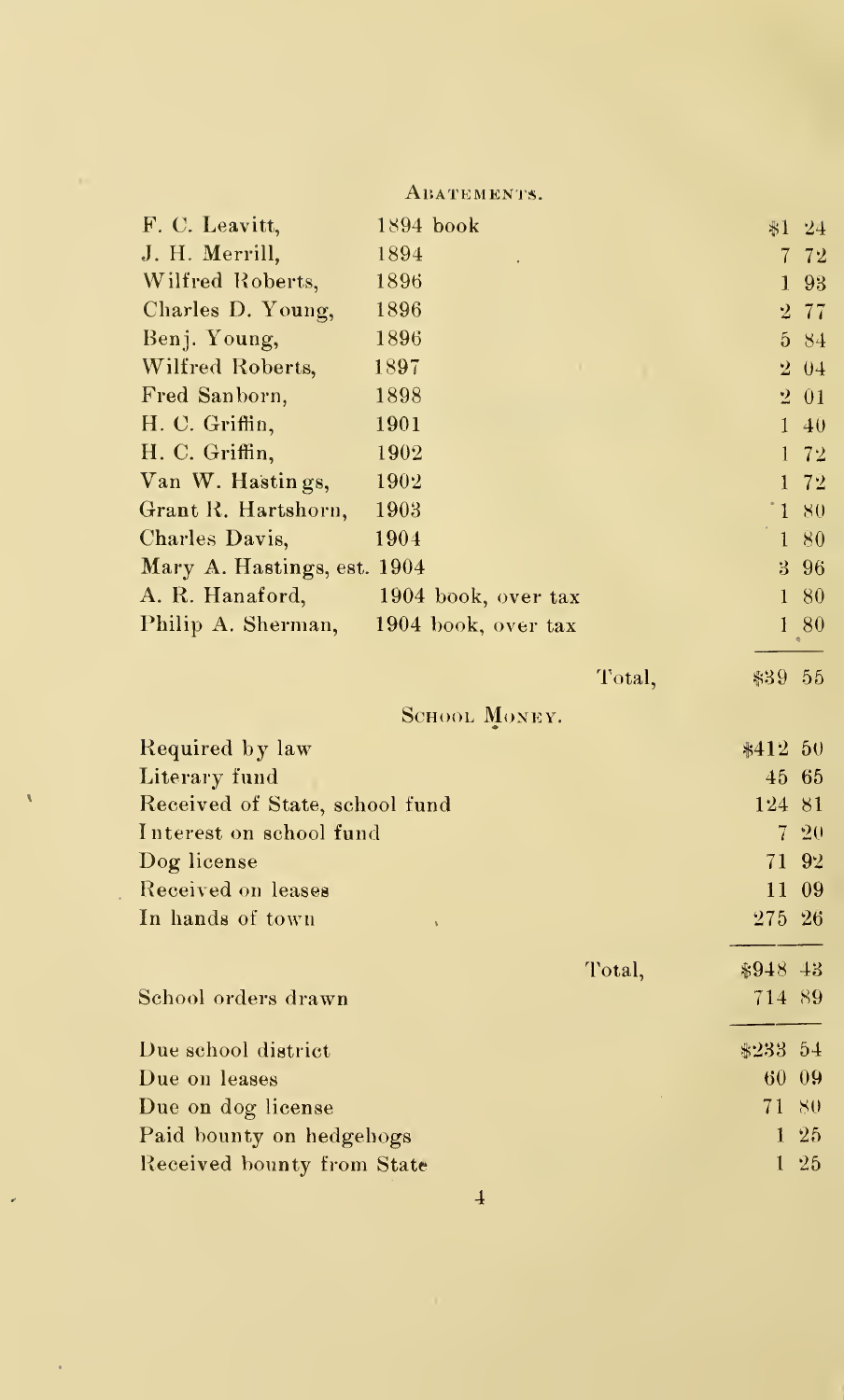MEMORANDUM OF TOWN PROPERTY

Library, <sup>1</sup> road machine, 2 iron scrapers, <sup>1</sup> hearse, <sup>1</sup> hearse and road-machine house, 2 snow rollers.

Respectfully submitted,

WM. H. HOWARD, W. H. MILLER, A. L. SHEDD, Selectmen of Grantham.

¥

÷,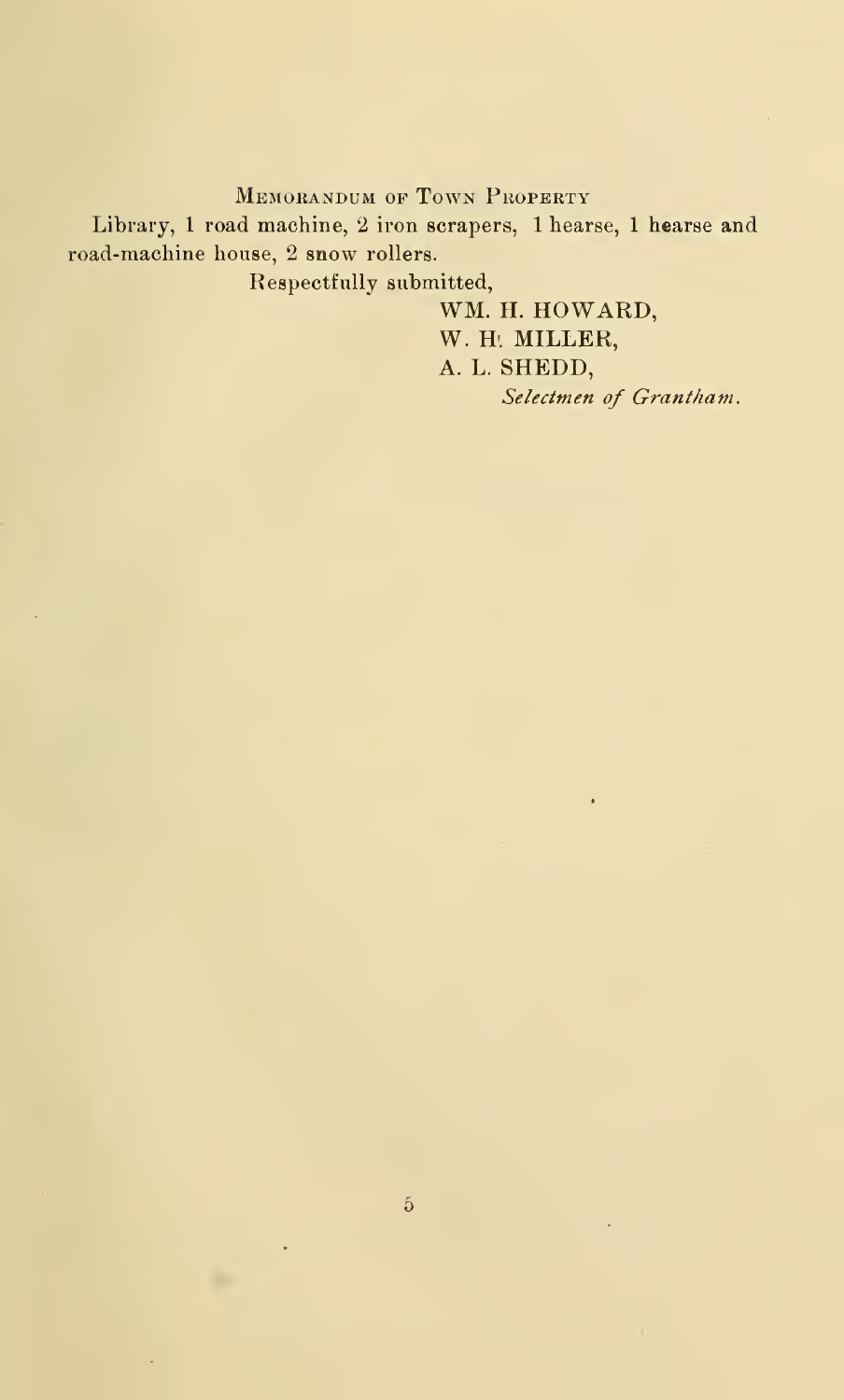### TREASURER'S REPORT.

### DR.

| Received of M. P. Burpee, former treasurer<br>\$3 65 |            |
|------------------------------------------------------|------------|
| railroad tax                                         | 85 14      |
| 115 30<br>savings bank tax                           |            |
| literary fund                                        | 45 65      |
| 124 81<br>proportion of school fund                  |            |
| on leases                                            | 11 09      |
| 76 80<br>dog license                                 |            |
| county of Sullivan, pauper bill                      | 11 00      |
| on 1894 tax book                                     | $3\quad15$ |
| $1!$ , 43<br>on 1896 tax book                        |            |
| 15 06<br>on 1897 tax book                            |            |
| on 1898 tax book                                     | 7 34       |
| on 1901 tax book                                     | 10 40      |
| on 1902 tax book                                     | 16 33      |
| on 1903 tax book                                     | 35 14      |
| 282 31<br>on 1904 tax book                           |            |
| 2,044 96<br>on 1905 tax book                         |            |
| on interest                                          | $1\ 00$    |
| Total,<br>\$2,908 56                                 |            |
| GR.                                                  |            |
| \$391 25<br>Paid county tax                          |            |
| 233 75<br>state tax                                  |            |
| \$62500<br>Total,                                    |            |
| SCHOOL TREASURER.                                    |            |
| *760 79<br>Paid W. H. Howard, treasurer              |            |
| MISCELLANEOUS BILLS.                                 |            |
| \$18 00<br>Paid J. Madison Howe, printing reports    |            |
| Dana S. Gross, paint and painting library            | 26 78      |
| 135 00<br>E. A. Spiller, for snow rollers            |            |
| S. Cole & Son, iron grate                            | $3\,25$    |
| E. J. Scannel, M. D., expense member board of health | $5\,25$    |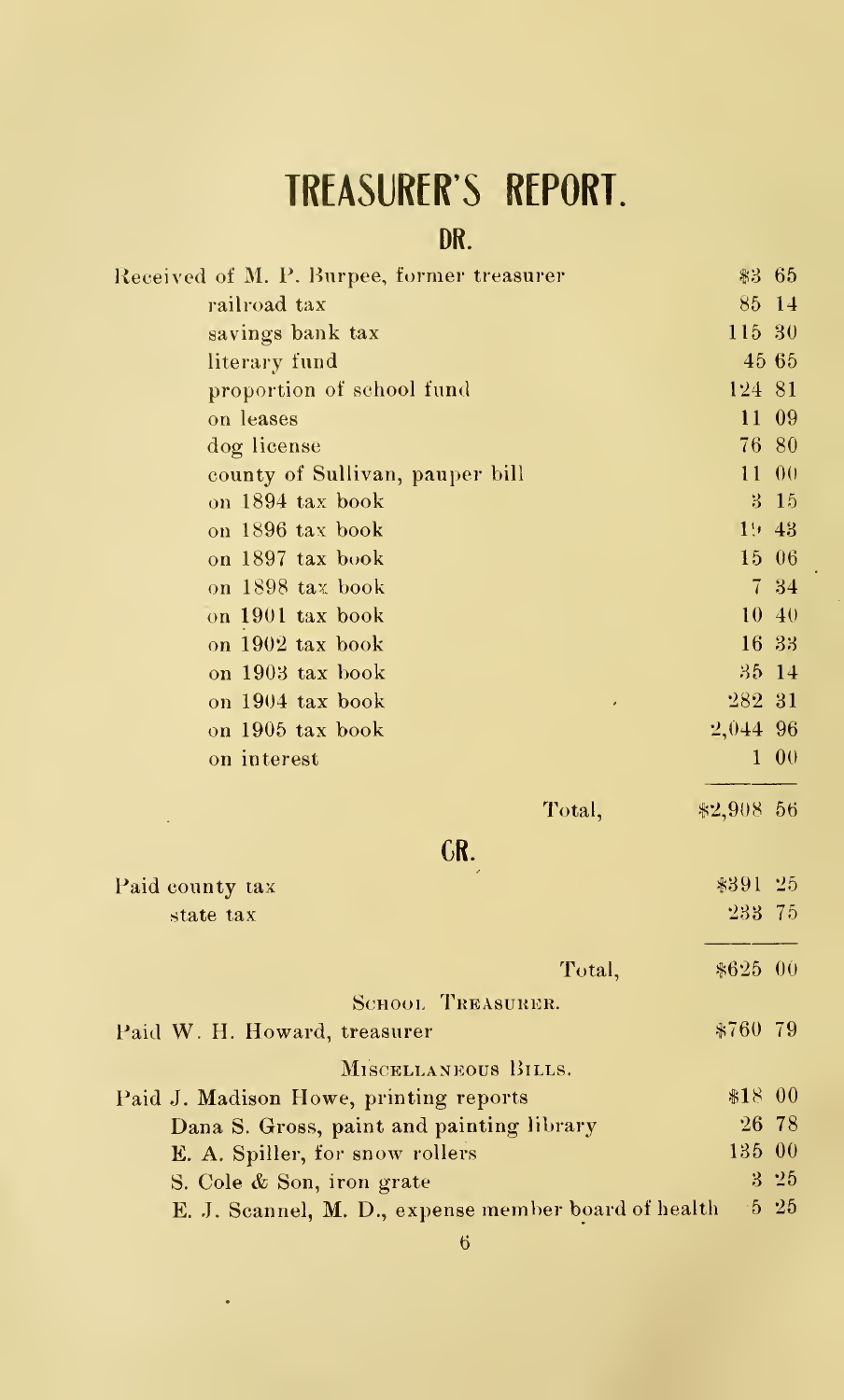| W. H. Miller, perambulating town line            |                          |        | \$200    |                  |
|--------------------------------------------------|--------------------------|--------|----------|------------------|
| G. H. Walker, care of hearse                     |                          |        |          | 600              |
| D. H. Currier, time spent on account of dogs     |                          |        |          | $2\ \ 00$        |
| W. H. Howard, perambulating town line            |                          |        |          | $2\ 00$          |
| W. H. Howard, postage                            |                          |        |          | 2 00             |
| W. H. Howard, keeping tramps                     |                          |        |          | 600              |
| W. H. Miller, keeping tramp                      |                          |        |          | 100              |
| M. P. Burpee, moving snow roller                 |                          |        |          | $1\quad25$       |
| F. L. Hudson, rebate on 1903 tax                 |                          |        |          | 2 85             |
| F. C. Reed, license book and postage             |                          |        |          | $2\ \ 06$        |
| F. E. Lovell, invoice, tax and surveyors book    |                          |        | 14 84    |                  |
| J. M. Howe, printing blanks and cleaning library |                          |        |          | 2 30             |
| Warren Emerson, sheep damage                     |                          |        |          | $3\overline{00}$ |
| Ira B. Walker, for oil                           |                          |        |          | 1 13             |
| Carrie M. Buswell, library tax                   |                          |        |          | 50 00            |
|                                                  |                          | Total, | \$286 71 |                  |
|                                                  | USE OF WATERING TROUGHS. |        |          |                  |
| Paid D. H. Currier                               |                          |        | \$2,50   |                  |
| J. H. Fellows                                    |                          |        |          | $1\quad00$       |
| W. H. Miller                                     |                          |        |          | $2\overline{50}$ |
| O. F. Busswell                                   |                          |        |          | $2\overline{50}$ |
| Warren Emerson                                   |                          |        |          | $1\ \ 00$        |
|                                                  |                          | Total, |          | \$950            |
|                                                  | HIGHWAY SURVEYORS.       |        |          |                  |
| Paid J. B. Green,                                | Dis. No. 1 and 5         |        | \$236 97 |                  |
| J. M Hastings,                                   | Dis. No. 2               |        |          | 41 55            |
| M. P. Burpee,                                    | Dis. No. 3               |        |          | 70 76            |
| Isaac Reney,                                     | Dis. No. 4               |        |          | 48 39            |
| W. H. Howard,                                    | Dis. No. 6               |        |          | 97 39            |
| Ralph E. Howard, Dis. No. 7                      |                          |        | 41 73    |                  |
| W. H. Miller,                                    |                          |        |          | 41 26            |
|                                                  |                          | Total, | *578 05  |                  |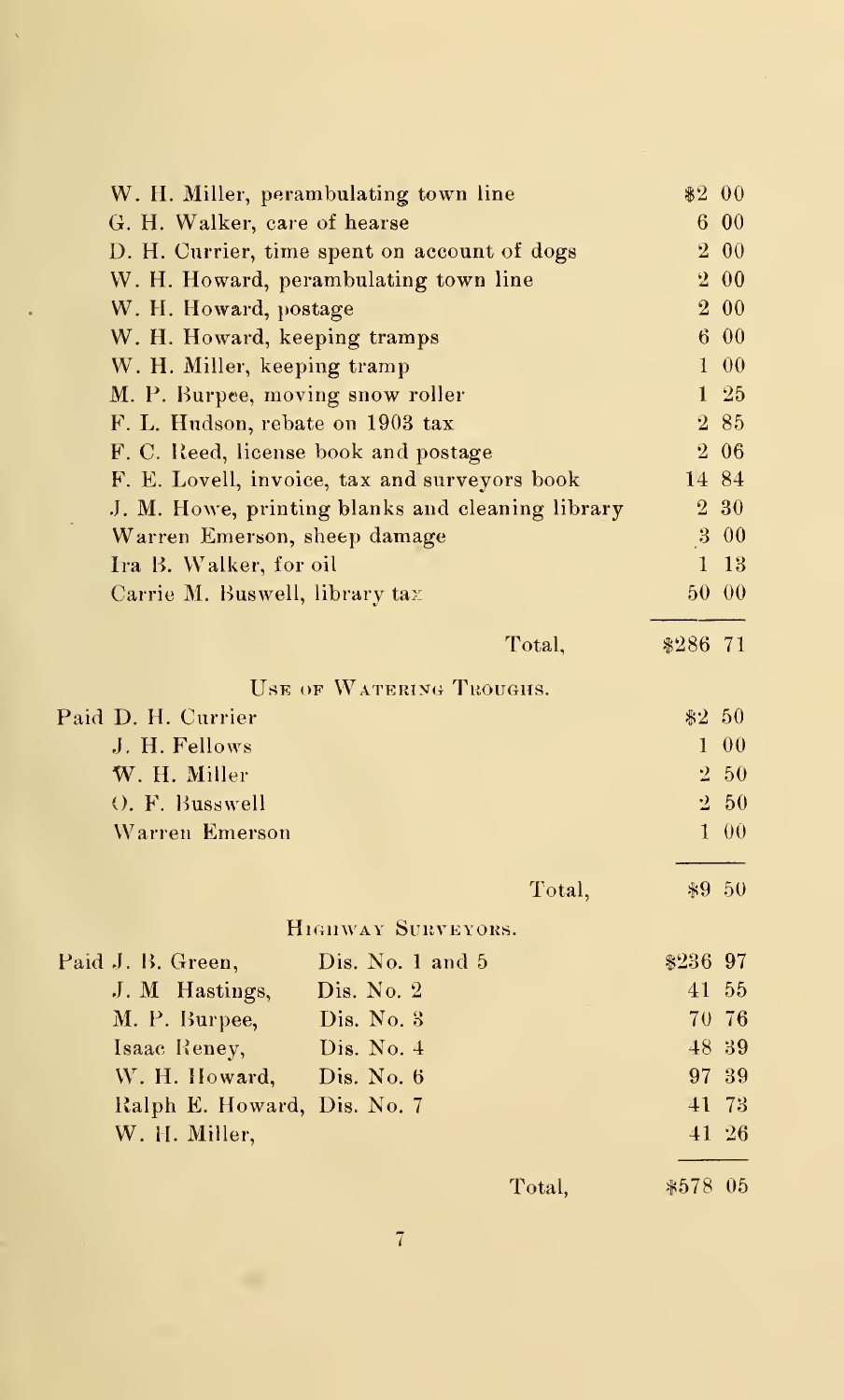| SUPPORT OF POOR, COUNTY CHARGE.<br>Paid E. J. Seannel, M. D., Alec Hall family | \$11 00     |            |
|--------------------------------------------------------------------------------|-------------|------------|
| TOWN OFFICERS.                                                                 |             |            |
| Paid Geo. C. Barton, member school board                                       | \$1500      |            |
| H. W. Hurd, member of school board                                             |             | 10 00      |
| M. E. Horton, member of school board                                           |             | 500        |
| A. C. Thompson, truant officer                                                 |             | $5\ \ 00$  |
| F. C. Reed, town clerk                                                         |             | 10 00      |
| J. M. Howe, librarian                                                          |             | 16 00      |
| J. M. Hastings, tax collector                                                  |             | 42, 25     |
| M. P. Burpee, treasurer                                                        |             | 15 00      |
| W. H. Howard, selectmen                                                        |             | 2500       |
| W. H. Miller, selectmen                                                        |             | 20 00      |
| A. L. Shedd, selectmen                                                         |             | 15 00      |
| W. H. Howard, overseer of poor<br>$\overline{\phantom{a}}$                     |             | $5\quad00$ |
| W. H. Howard, school treasurer                                                 |             | 500        |
| J. M. Howe, auditor                                                            |             | $1 \ 00$   |
| H. W. Hurd, auditor                                                            |             | $1\ \ 00$  |
| Total.                                                                         | $$190$ 25   |            |
| PAID ON FUNDS.                                                                 |             |            |
| Paid Perley Walker, Dunbar Hill Cemetery                                       | $$12\ 00$   |            |
| A. L. Shedd, East Grantham Cemetery                                            |             | 600        |
| Total,                                                                         | \$1800      |            |
| RECAPITULATION.                                                                |             |            |
| Whole amount received                                                          | $*2,908$ 56 |            |
| 391 25<br>County tax                                                           |             |            |
| 233 75<br>State tax                                                            |             |            |
| 760 79<br>School purposes                                                      |             |            |
| Funds                                                                          | 18 00       |            |
| Miscellaneous bills<br>286 71                                                  |             |            |
| Use of watering troughs<br>9                                                   | 50          |            |
|                                                                                |             |            |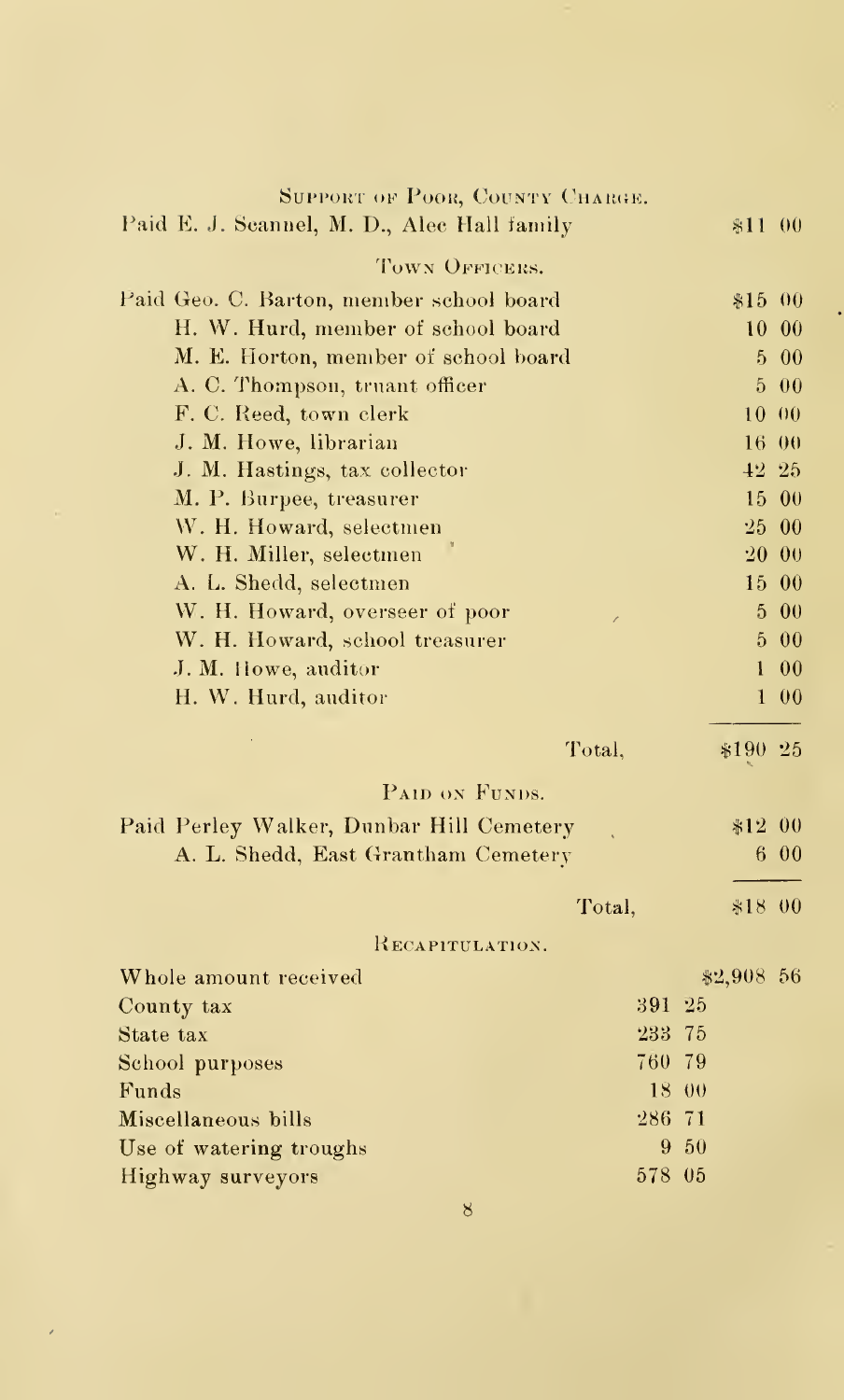| Town officers                  |        | $$190\,25$ |       |     |
|--------------------------------|--------|------------|-------|-----|
| Support of poor, county charge |        | 1100       |       |     |
|                                | Total. | \$2,479 30 |       |     |
| Balance in hands of treasurer  |        |            | \$429 | -26 |

Respectfully submitted,

M. P. BURPEE, Treasurer.

### **AGENTS REPORT**

OF DUNBAR HILL CEMETERY FUND.

| Received from town, int. on Dunbar Hill cemetery fund | $$12\ 00$ |  |
|-------------------------------------------------------|-----------|--|
| Paid Perley Walker, July 10, one days work            | 1,50      |  |
| Perley Walker, Nov. 9, three days work                | 4,50      |  |
| Perley Walker, for 4 hundred phosphate                | 600       |  |
|                                                       |           |  |

| Total.                | \$1200 |
|-----------------------|--------|
| PERLEY WALKER, Agent. |        |

### EAST GRANTHAM CEMETERY FUND.

| Expended interest on Howe fund  | \$1 50 |      |
|---------------------------------|--------|------|
| Expended interest on Brown fund |        | 4,50 |

| Total,                     | $$6\ 00$ |
|----------------------------|----------|
| $\Lambda$ I CUEDD $4\pi m$ |          |

A. L. SHEDD, Agent.

### SURVEYOR'S REPORT.

### J. B. Green, District No. <sup>1</sup> and 5.

| Paid J. B. Green, work and material | \$78 00 |            |
|-------------------------------------|---------|------------|
| Guy L. Purmort, work                | 31 80   |            |
| David E. Ryder, work                |         | 600        |
| Ora Barton, work                    |         | $20\,25$ . |
| Jerome J. Gault, work               | 25, 50  |            |
| Van W. Hastings, work               | 2280    |            |
| John Patten, work                   |         | 1,50       |

9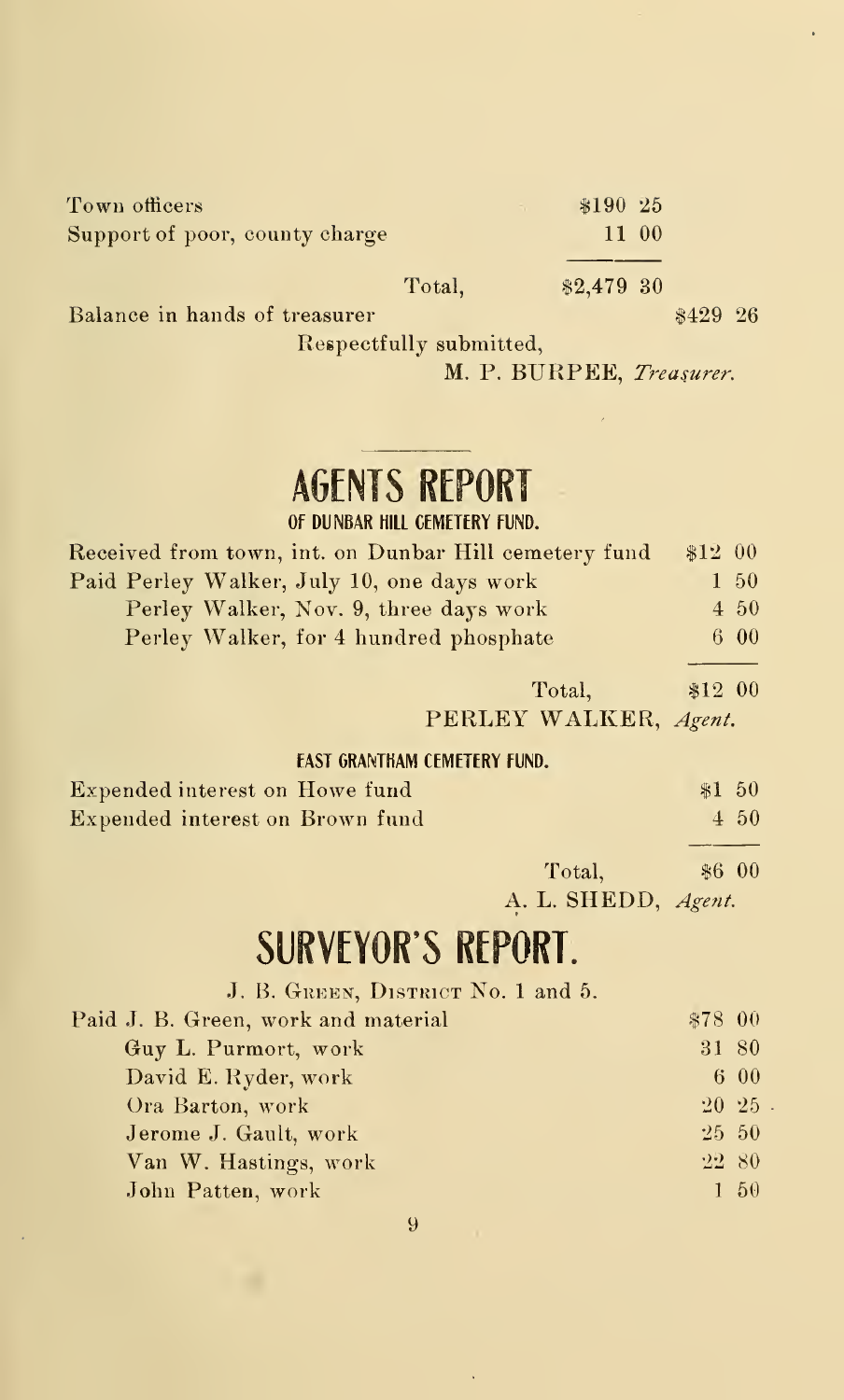| Reney Brothers, plank               |                |          | $*762$           |
|-------------------------------------|----------------|----------|------------------|
| Albert I. Barton, plank             |                |          | 39 00            |
|                                     | Total          |          |                  |
|                                     |                | \$232 47 |                  |
| SNOW BILL.                          |                |          |                  |
| Paid J. B. Green                    |                | \$4 50   |                  |
| J. M. HASTINGS, DISTRICT No. 2.     |                |          |                  |
| Paid E. M. Smith work               |                |          | \$3 75           |
| S. B. Colby                         |                |          | 4.50             |
| B. E. Hastings                      |                |          | 4.50             |
| J. M. Hastings                      |                | 27 30    |                  |
| J. H. Fellows                       |                |          | 1,50             |
|                                     |                |          | 1 50             |
|                                     |                |          |                  |
|                                     | Total,         | \$4155   |                  |
| M. P. BURPEE, DISTRICT No. 3.       |                |          |                  |
| Paid M. P. Burpee, for work         |                | \$16 50  |                  |
| B. J. Clark                         |                |          | 9 75             |
| G. L. Saunders                      |                |          | 5 63             |
| A. R. Wallace                       |                |          | 825              |
| J. H. Colburn                       |                |          | 4 13             |
| J. H. Corliss                       |                |          | $2\quad25$       |
| O. D. Laselle                       |                |          | $1\,50$          |
| M. J. Hastings                      |                |          | 75               |
| Aleck Hall                          |                |          | $1\overline{50}$ |
| $1050$ ft. plank                    |                | 12 60    |                  |
|                                     |                |          |                  |
|                                     | Total,         | \$6286   |                  |
| <b>SNOW BILL.</b>                   |                |          |                  |
| Paid M. P. Burpee, Gregory district |                | $$4\ 50$ |                  |
| J. H. Fellows, Gregory district     |                |          | $3\overline{40}$ |
|                                     |                |          |                  |
|                                     | Total, $\cdot$ | $*790$   |                  |
| ISAAC RENEY, DISTRICT No. 4.        |                |          |                  |
| Paid Thomas Reney                   |                | \$7,50   |                  |
|                                     |                |          |                  |

J.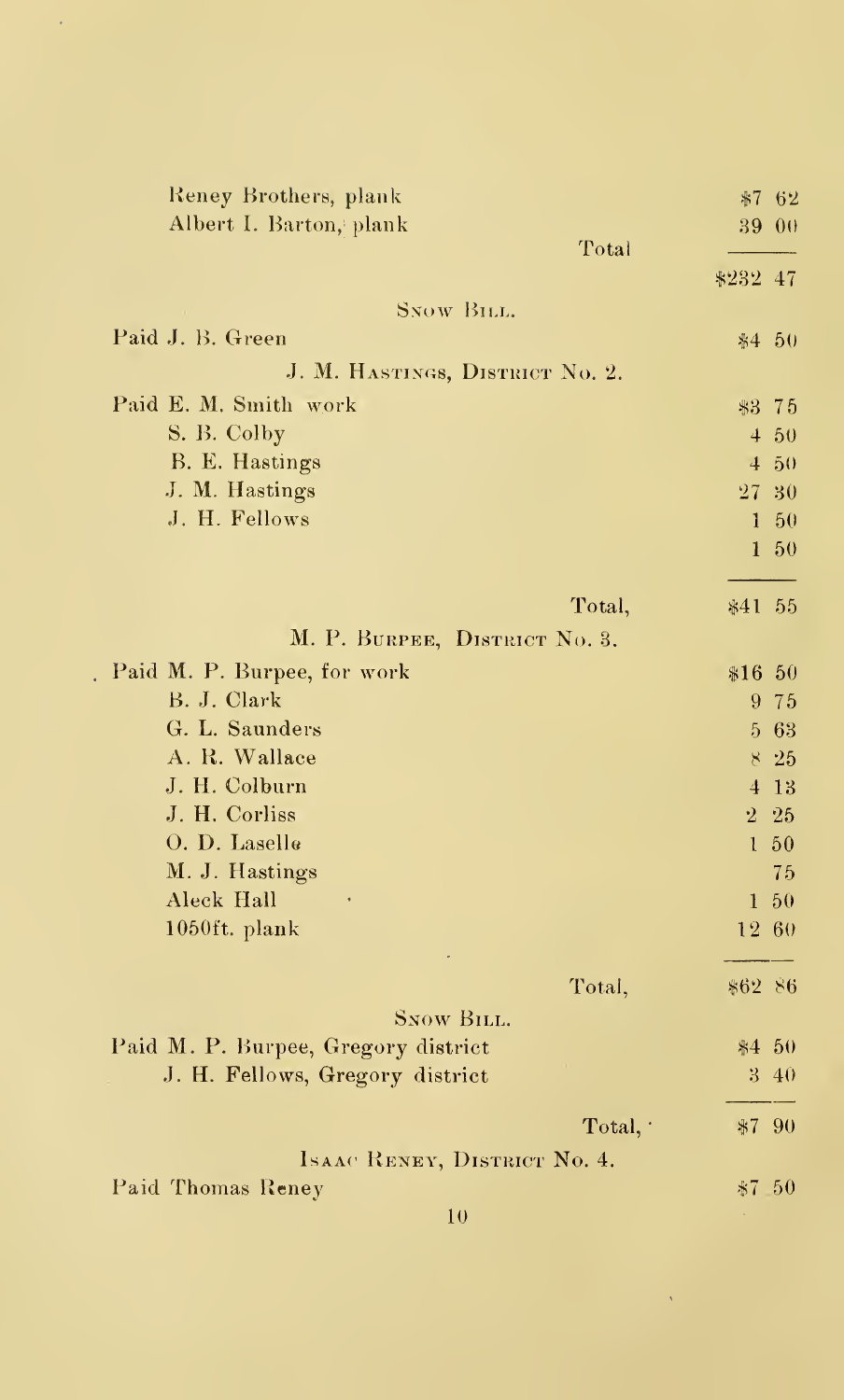| Isaac Reney, Jr.                              |         | $$5\ 25$  |
|-----------------------------------------------|---------|-----------|
| <b>Arthur Reney</b>                           |         | 600       |
| Wilfred Reney                                 |         | 75        |
| David Reney                                   |         | 900       |
| Isaac Reney                                   |         | 8 25      |
| Udo Currier                                   |         | 264       |
| J. J. Gault                                   |         | 3 00      |
| J. B. Green                                   |         | $3\ \ 00$ |
| Total,                                        | \$45 39 |           |
| SNOW BILL.                                    |         |           |
| Paid Isaac Reney                              | \$3 00  |           |
| W. H. HOWARD DISTRICT No. 6.                  |         |           |
| Paid W. H. Howard, labor                      | \$13 75 |           |
| W. H. Howard, plank                           |         | 1178      |
| W. H. Howard, bridge stringers                |         | 22, 50    |
| W. H. Howard, express, steam pipe, spikes and |         |           |
| repairs on machine                            |         | 2 36      |
| R. E. Howard, labor                           |         | 2 75      |
| A. L. Shedd                                   |         | 9 75      |
| Perley Walker                                 |         | 12 00     |
| J. B. Green                                   |         | 10, 50    |
| Total,                                        | \$8539  |           |
| SNOW BILL                                     |         |           |
| Paid M. H. Perkins                            |         | \$1~00    |
| Arthur C. Thompson, District No. 1. bill      |         | 11 00     |
| Total,                                        | \$1200  |           |
| RALPH E. HOWARD, DISTRICT No. 7.              |         |           |
| Paid Ralph E. Howard, labor                   |         | \$9,45    |
| Reed & Buswell, lumber                        |         | 3 78      |
| Reney Bros., lumber                           |         | 1 65      |
| W. H. Howard, labor                           |         | 2 75      |
| J. B. Green, labor                            |         | 10 50     |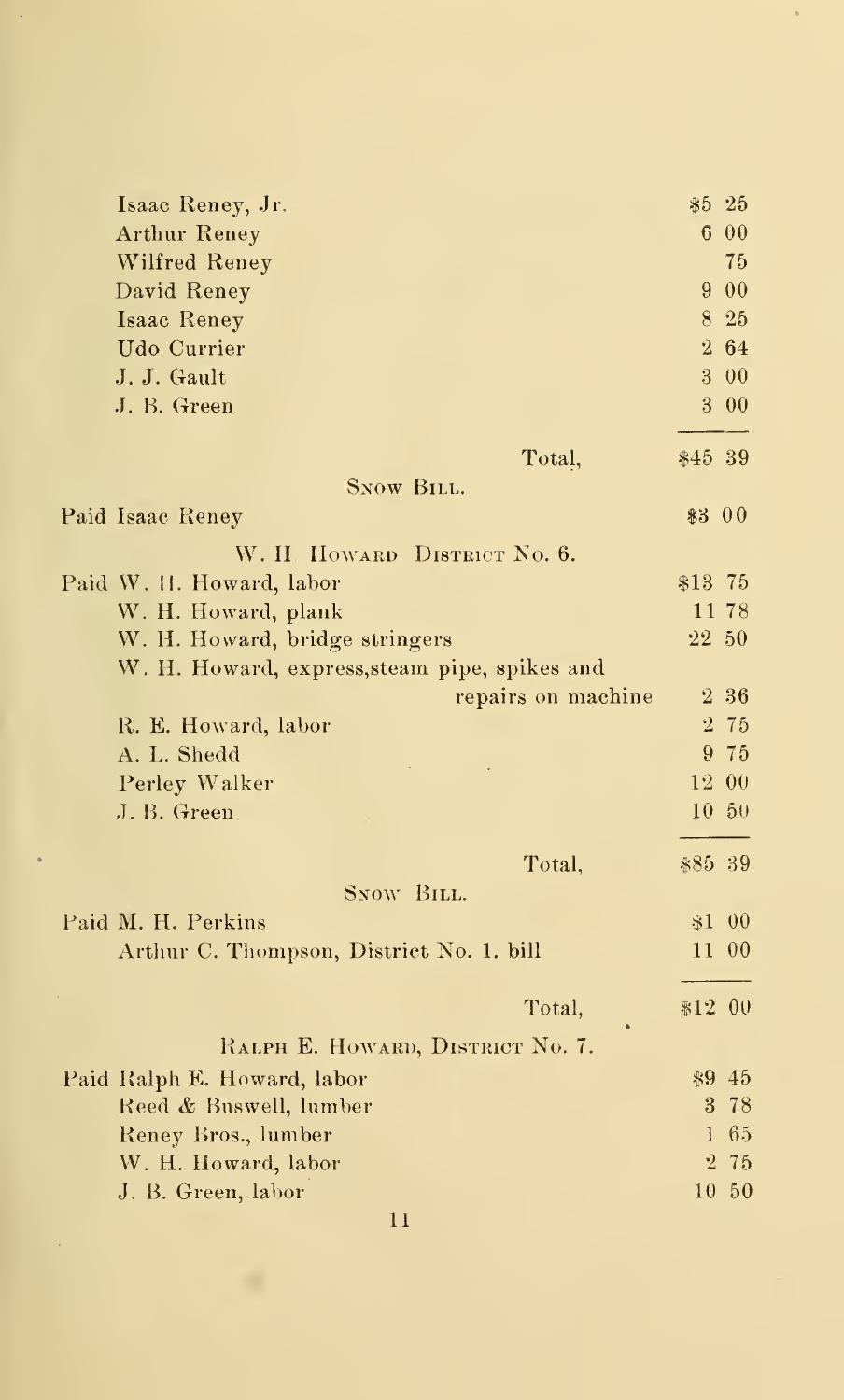| Paid Elwin Kimball, labor                                                                                                           |            | $$1\,50$         |
|-------------------------------------------------------------------------------------------------------------------------------------|------------|------------------|
| Perley Walker, labor                                                                                                                | 1          | $-50$            |
| Merrill Hastings, labor                                                                                                             |            | $1-50$           |
| Mrs. M. V. B. Hastings, lumber                                                                                                      |            | $4\overline{00}$ |
| Total,                                                                                                                              | \$36 63    |                  |
| SNOW BILL.                                                                                                                          |            |                  |
| Paid Horace F. Kimball                                                                                                              |            | \$5,10           |
| W. H. MILLER, DISTRICT No. 8.                                                                                                       |            |                  |
| Paid W. H. Miller with two men June 23, 24, 27                                                                                      |            | \$12, 75         |
| Ora C. & M. J. Hastings, labor with team 3 days                                                                                     |            | 13, 50           |
| W. H. Miller, labor on roads and bridges                                                                                            |            | $6\text{ }60$    |
| for plank 439ft.                                                                                                                    |            | $5\,26$          |
| W. H. Miller, labor breaking roads                                                                                                  |            | 1 95             |
| L. A. B. Smith                                                                                                                      |            | 60               |
| <b>Burleigh Hastings</b>                                                                                                            |            | 60               |
| Total,                                                                                                                              | $$41 \t26$ |                  |
| $D_{\text{max}}(1, 1) = D_{\text{max}}(D_{\text{max}}(1, 0, 10000))$ and $M_{\text{max}}(D_{\text{max}}(D_{\text{max}}(1, 100000))$ |            |                  |

Received pay Feb. 9, 1906., W. H. Miller, Surveyor.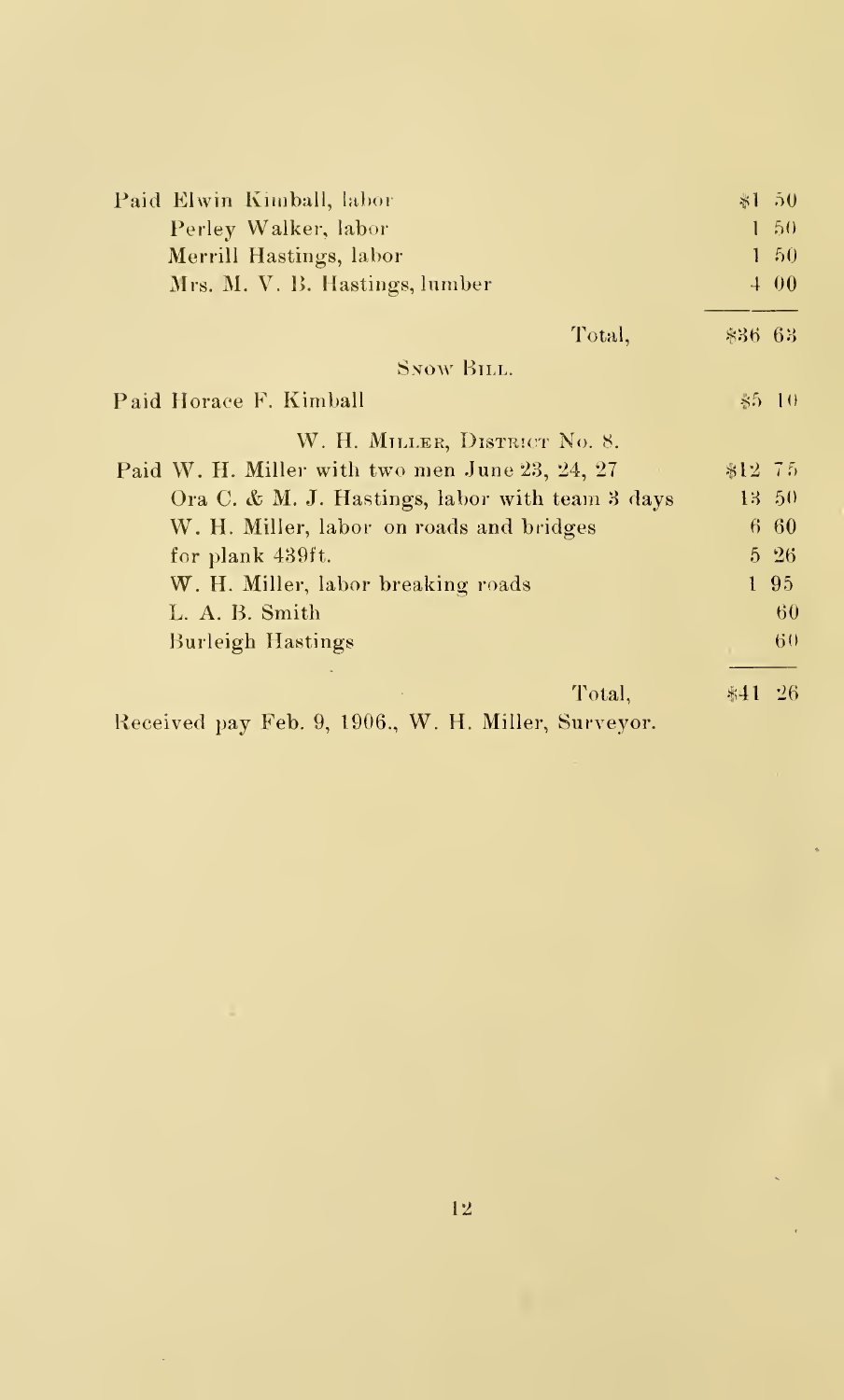### SCHOOL TREASURER'S REPORT.

 $\mathcal{L}_{\rm{max}}$  $\mathbb{R}^4$ 

RECEIPTS.

|                                                         |          | \$760 79 |
|---------------------------------------------------------|----------|----------|
| E. G. Eastman, for Dunbar Hill school-house             | 15 00    |          |
| Total,                                                  | \$775 79 |          |
| EXPENDITURES.                                           |          |          |
| Paid Cora F. Casey, teaching.                           | \$4950   |          |
| Myrtie A. Powell, teaching                              | 49 50    |          |
| Sarah A. Mason, teaching two terms and board            | 189 00   |          |
| Rosamond S. Jordan, teaching                            | 49 50    |          |
| Otis Jordan, teaching.                                  |          | 22, 50   |
| Olive H. Peabody, teaching                              |          | 68 00    |
| Alice Green, boarding teachers                          |          | 55 00    |
| Belle Hastings, boarding teachers                       |          | 37 88    |
| Betsey A. Sargent, boarding teachers                    |          | 26 25    |
| Springfield school dis., tuition for L. Barton children |          | 14 20    |
| Colby Academy, tuition for Winnifred Cooper,            |          |          |
| Bernice Howe and Rosamond Barton                        | 108 00   |          |
| Geo. C. Barton, boarding teachers                       |          | 250      |
| Elmer A. Spiller, repairing school-house                |          | $1 \ 00$ |
| Edith Thompson, janitor work                            |          | 2 70     |
| Geo. H. Walker, pails and flag rope, etc.               |          | 1 94     |
| Adelbert D. Thornton, janitor and work on wood          |          | 4 80     |
| J. M. Howe, order books                                 |          | 1 80     |
| Lucy Howard, cleaning school-house                      |          | $2-25$   |
| Mrs. C. O. Barton, cleaning school-house                |          | $1\,50$  |
| Nourse Hardware Co., stove and fixtures                 |          | 10 67    |
| Reney Bros., two cords wood                             |          | $5\,00$  |
| Bert Thornton, janitor work                             |          | 75       |
| Geo. C. Barton, brooms, dipper etc.                     |          | $1\;45$  |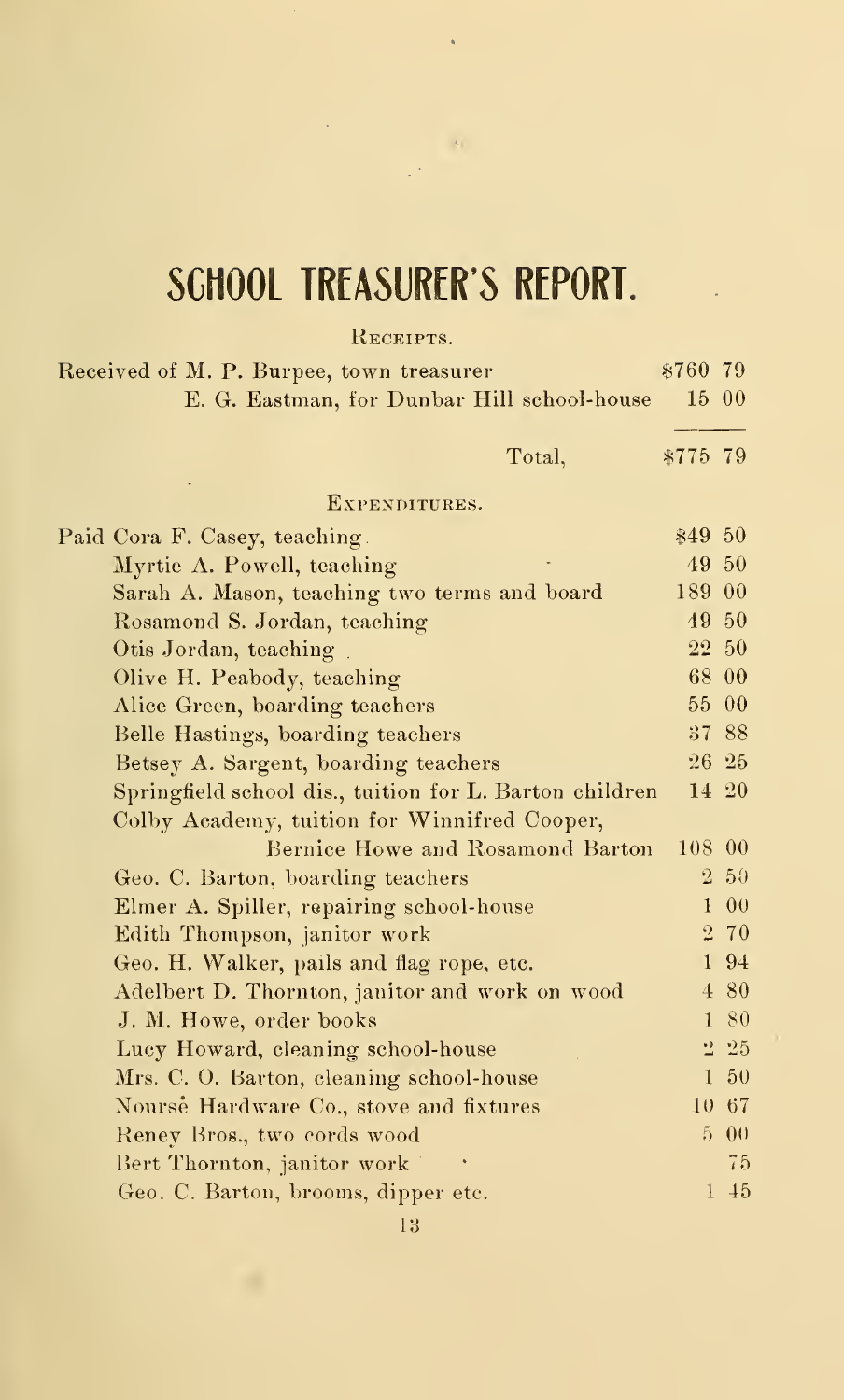| Melvin W. Green, janitor work           |                           | 案2 20        |               |
|-----------------------------------------|---------------------------|--------------|---------------|
| W. H. Miller, wood                      |                           |              | $6 - 00$      |
| Cryus Thompson, Jr., sawing wood        |                           |              | $1 - 00$      |
|                                         | Total,                    | $$714$ 89    |               |
| FOR SCHOOL SUPPLIES.                    |                           |              |               |
| Paid Ginn & Co., books, etc.            |                           | \$2781       |               |
| J. L. Hammett & Co., supplies           |                           |              | $6\text{ }01$ |
| Benj. H. Sanborn & Co., books           |                           |              | 9 75          |
| American Book Co., books                |                           |              | 528           |
| Edson C. Eastman, teachers certificates |                           |              | 25            |
| Geo. C. Barton, express                 |                           |              | $2\ \ 00$     |
| J. M. Howe, stationery and supplies     |                           |              | 780           |
| Thompson, Brown & Co., supplies         |                           |              | 250           |
|                                         | Total,                    | \$60, 90     |               |
| RECAPITULATION.                         |                           |              |               |
| Whole amount received                   |                           | *775 79      |               |
| Paid for school purposes                | 714 89                    |              |               |
| Paid for school supplies                | 60 90                     |              |               |
| Whole amount paid out                   |                           | $-$ \$775 79 |               |
|                                         | WM. H. HOWARD, Treasurer. |              |               |
|                                         |                           |              |               |

### **AUDITOR'S REPORT.**

Grantham, N. H. Feb. 12, 1906.

We hereby certify that on the above date we examined the ac count of the selectmen, overseer of poor, treasurer, school treasurer and surveyors, and find them correctly cast and properly vouched for.

JAMES M. HOWE, HENRY W. HURD,

Auditors.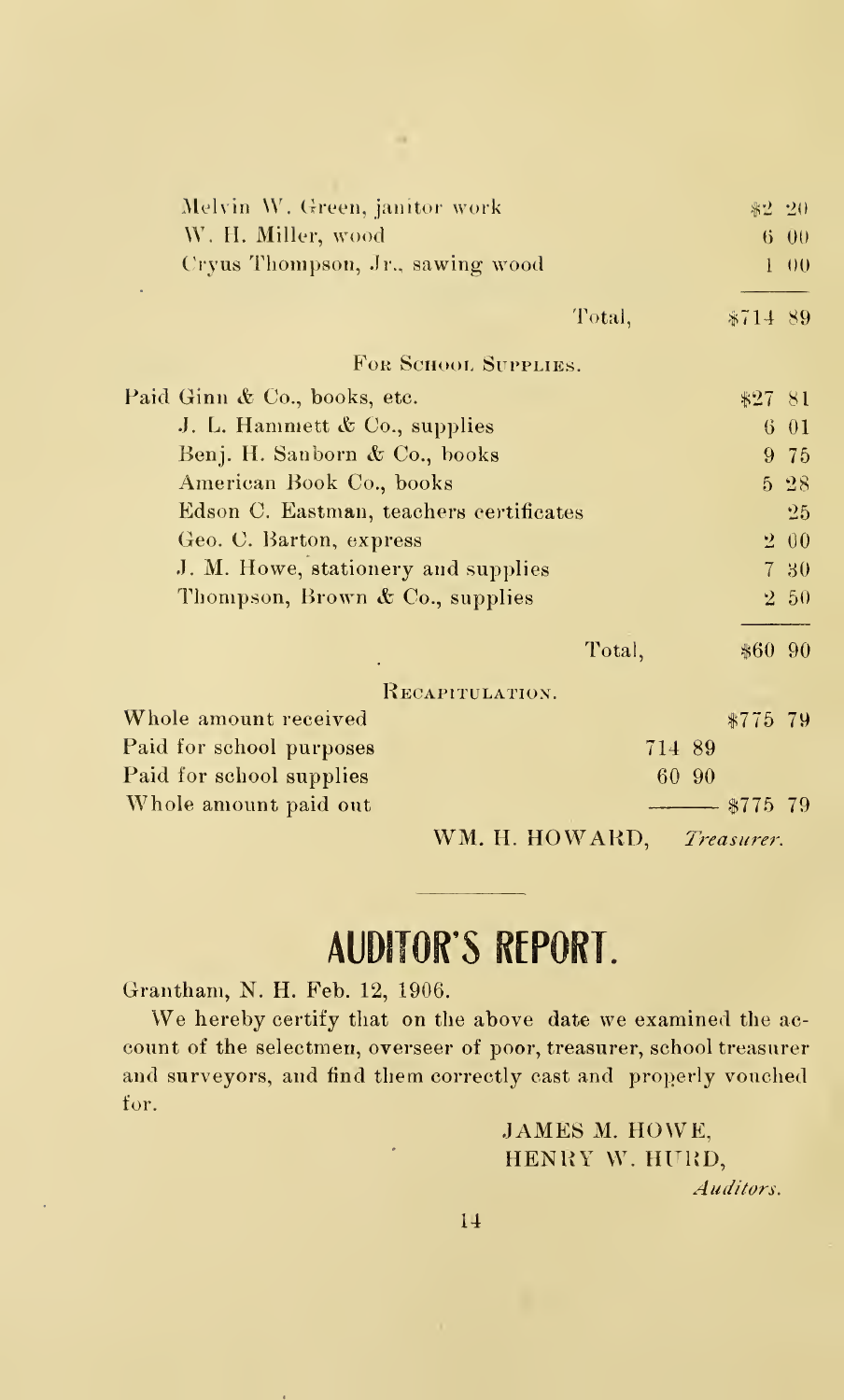### SCHOOL REPORT.

There has been twenty-seven weeks of schooling in all the schools in town except one in which there have been only twenty-five.

An effort was made not only to furnish good instructions in all the schools but also to prepare the more advanced pupils for high schools or academies. We believe that our schools should give as good preparation for these institutions as the city graded schools.

We recommend that the repairs on the school-houses be completed at once; that the North Grantham school-house be so changed as to furnish an entry and coat-room. This will necessitate the erection of an out-building for the wood. We also recom mend that the town purchase the land on which the North Grantham school-house stands with enough adjoining for necessary school purposes.

The Dunbar Hill school property, as per vote of the town, has been sold to Edwin G. Eastman for \$15 00.

> Respectfully submitted by GEORGE C. BARTON, HENRY W. HURD, MEORA E. HORTON,

Board of Education.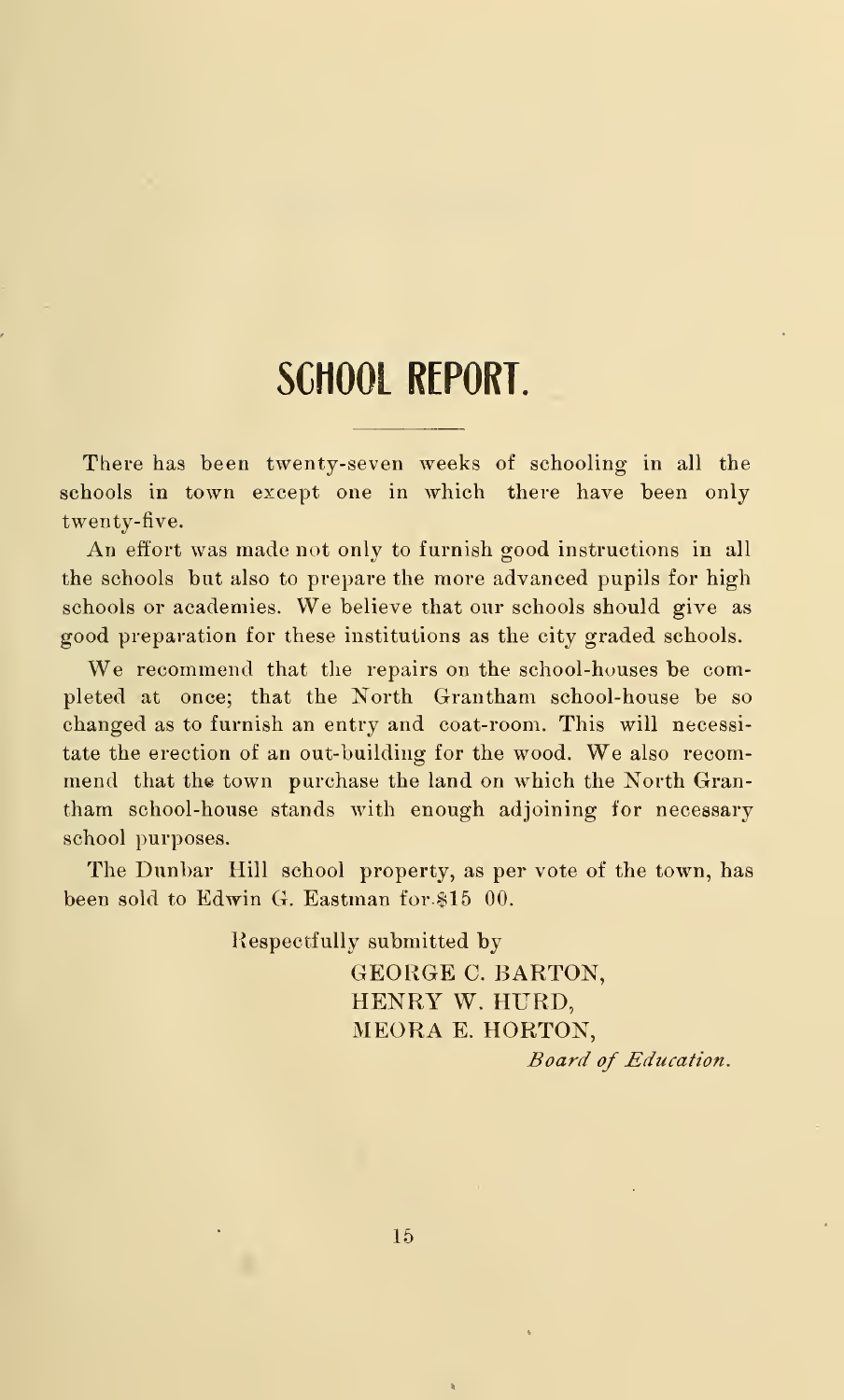### LIBRARIAN'S REPORT.

| Whole number books loaned from Feb. 15, 1905, to |                           |          |  |
|--------------------------------------------------|---------------------------|----------|--|
|                                                  | Feb. 15, 1906,            | 884      |  |
| Average per week                                 |                           | 17       |  |
| Money taken for fines                            |                           | $$1\,36$ |  |
|                                                  | JAMES M. HOWE, Librarian. |          |  |

### TREASURER'S REPORT.

| Amount in treasury Feb. 15, 1905               |       |                | \$55662   |         |
|------------------------------------------------|-------|----------------|-----------|---------|
| Received for fines                             |       |                |           | $1\,36$ |
| Feb. 15, 1906, received from town              |       |                | 50 00     |         |
|                                                |       |                | \$106 98  |         |
| Dec. 27, 1905 paid W. Gibson, books            | 14 50 |                |           |         |
| Dec. 27, 1905, paid E. J. Jones, freight       |       | $1 \t00$       |           |         |
| Dec. 57, 1905, paid postage                    |       | 0 <sup>2</sup> |           |         |
| Feb. 21, 1906, paid DeWolfe, Fisk & Co., books |       | 36 26          |           |         |
|                                                |       |                | $$51$ 78  |         |
| Balance in my hands                            |       |                | $$55\,20$ |         |
| CARRIE M. BUSWELL, Treasurer.                  |       |                |           |         |

 $\bullet$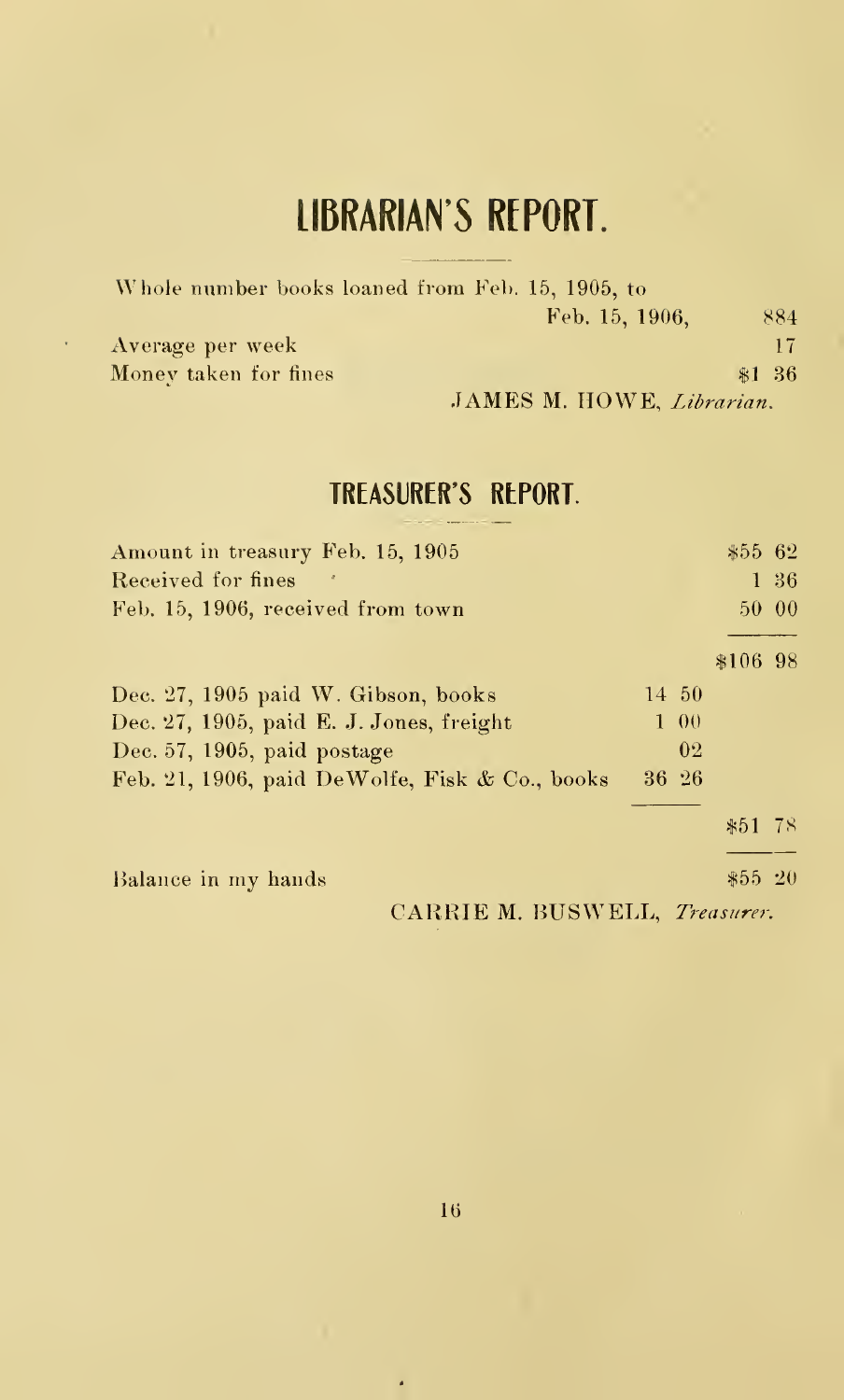$\label{eq:2} \mathcal{L} = \mathcal{L} \left( \mathcal{L} \right) \left( \mathcal{L} \right) \left( \mathcal{L} \right) \left( \mathcal{L} \right)$  $\overline{\phantom{a}}$  $\mathcal{A} \in \mathcal{A}$  , and

 $\sim 10^{11}$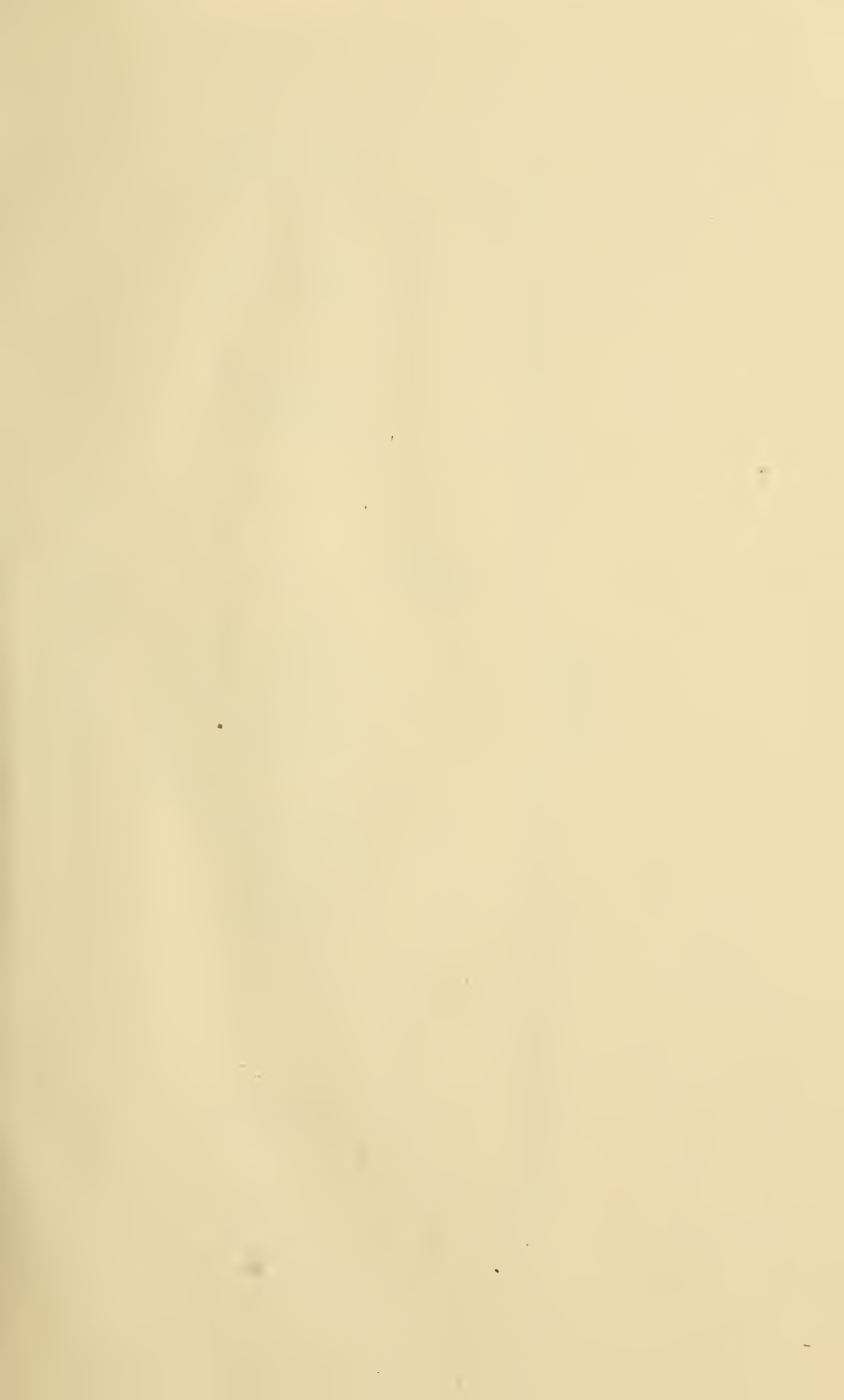# BIRTHS.

# Registered in the town of Grantham, N. H., for the year ending December 31, 1905.

| 988<br>влеціом<br>Fathers age.                                 | $\frac{30}{28}$<br>43 43<br>33<br>X                                                                                                                                                                                                                                                                                                                                                                                                                                                                                                                                                                                                                                           |
|----------------------------------------------------------------|-------------------------------------------------------------------------------------------------------------------------------------------------------------------------------------------------------------------------------------------------------------------------------------------------------------------------------------------------------------------------------------------------------------------------------------------------------------------------------------------------------------------------------------------------------------------------------------------------------------------------------------------------------------------------------|
| Mother                                                         | $\begin{array}{c}\n \overline{\text{a}}\,\overline{\text{a}}\,\overline{\text{a}}\,\overline{\text{a}}\,\overline{\text{a}}\,\overline{\text{a}}\,\overline{\text{a}}\,\overline{\text{a}}\,\overline{\text{a}}\,\overline{\text{a}}\,\overline{\text{a}}\,\overline{\text{a}}\,\overline{\text{a}}\,\overline{\text{a}}\,\overline{\text{a}}\,\overline{\text{a}}\,\overline{\text{a}}\,\overline{\text{a}}\,\overline{\text{a}}\,\overline{\text{a}}\,\overline{\text{a}}\,\overline{\text{a}}\,\overline{\text{a}}\,\overline{\text$<br>Grantham.<br>Enfield<br>Meriden<br>$\text{or}$ don.<br>hantham<br>Grantham<br>Winsdor.<br>Grantham<br>Enfield<br>Lebanon<br>France |
| Father.                                                        | Rouses Pt. Vt<br>New Bruns'k<br>Londonderry<br>$Gratton \ldots$<br>Sharon, Vt<br>Warner<br>Gramlim<br>Springfield<br>Grantham.<br>Grantham.<br>$0$ anada                                                                                                                                                                                                                                                                                                                                                                                                                                                                                                                      |
| Residence of Occupation of Birthplace of Birthplace<br>Father. | Millemploye<br>Mill employe<br>Millman<br>Laborer<br>${\rm Farner} \dots$<br>Carpenter<br>Teamster<br>Iillhand<br>$\texttt{Farmer} \dots$<br>Aborer<br>armer.                                                                                                                                                                                                                                                                                                                                                                                                                                                                                                                 |
| Parents.                                                       | GRANTHAM                                                                                                                                                                                                                                                                                                                                                                                                                                                                                                                                                                                                                                                                      |
| Parents.<br><b>Color</b> of                                    | ә11ЧМ                                                                                                                                                                                                                                                                                                                                                                                                                                                                                                                                                                                                                                                                         |
| Maiden Name of<br>Mother.                                      | Carrie E. Clark<br>Gladys M. Hastings.<br>Rose M. Laro<br>Emma L. Laro<br>Helen F. Dunbar.<br>Grace L. Sterling.<br>Mary V. Currier.<br>Etta N. Leavitt<br>Margaret Barton<br>Lilian Inez<br>Mary L. Bennet                                                                                                                                                                                                                                                                                                                                                                                                                                                                   |
| Name of Father                                                 | Elbridge M. Smith<br>Wm. H. Robinson<br>Alexander L. Hall<br>onas J. Reney<br>Bertis H. Smith<br>lfred A. Pillsbury<br>lmmet J. Smith<br>reorge F. Pecor<br>reo. L. Saunders.<br>Vilbur Merrill<br>Guy L. Purmoit.                                                                                                                                                                                                                                                                                                                                                                                                                                                            |
| <b>Color.</b>                                                  | әзиим                                                                                                                                                                                                                                                                                                                                                                                                                                                                                                                                                                                                                                                                         |
| blido to.ok<br>Living<br>ð                                     | Living.<br>医心理 医单位的<br>ă<br>š.                                                                                                                                                                                                                                                                                                                                                                                                                                                                                                                                                                                                                                                |
| Sex.                                                           |                                                                                                                                                                                                                                                                                                                                                                                                                                                                                                                                                                                                                                                                               |
| Name of child<br>$(i$ f any.)                                  | Feb. 13 Hazel Mildred female                                                                                                                                                                                                                                                                                                                                                                                                                                                                                                                                                                                                                                                  |
| Date<br>1905.                                                  |                                                                                                                                                                                                                                                                                                                                                                                                                                                                                                                                                                                                                                                                               |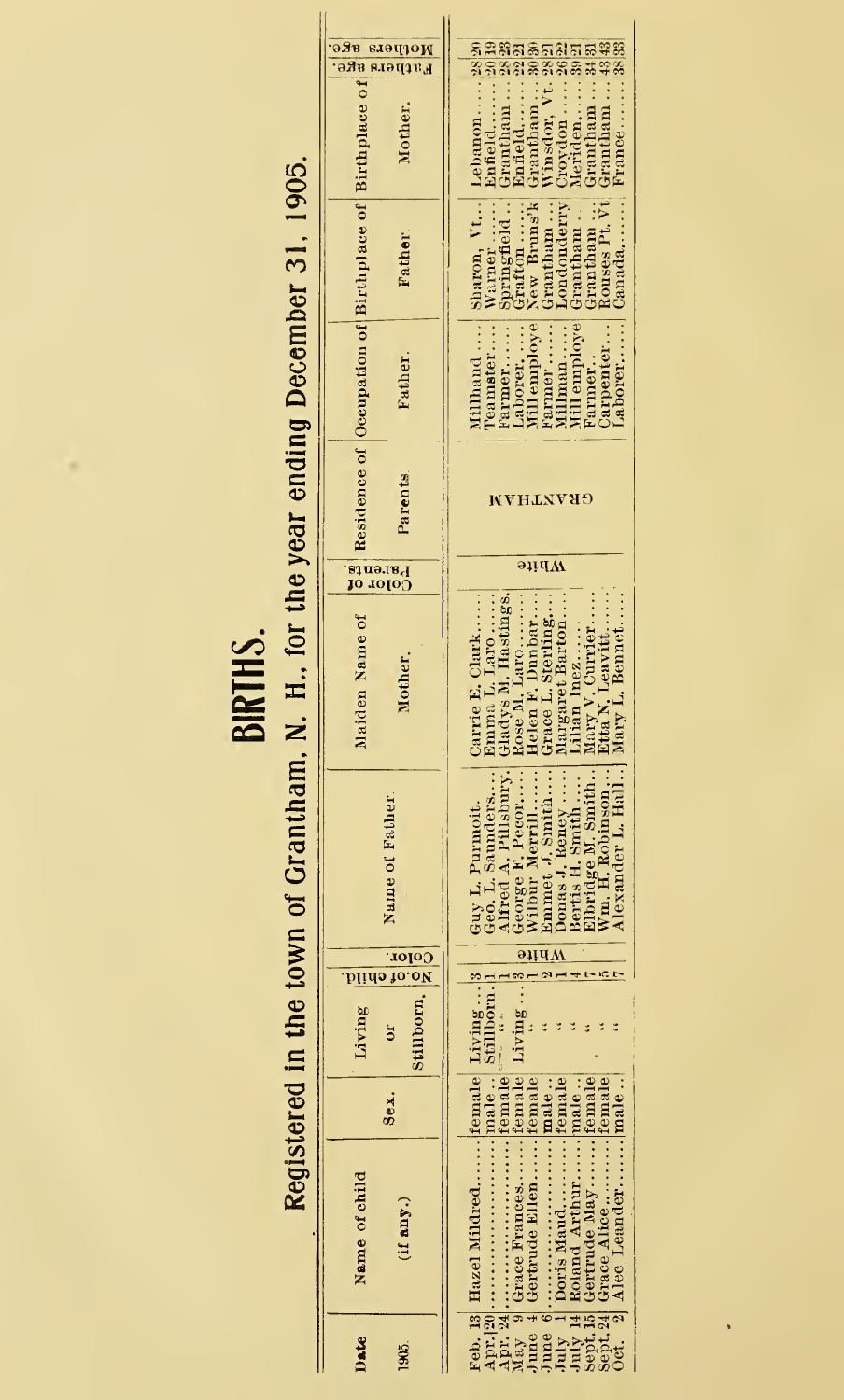# MARRIAGES.

# Registered in the town of Grantham, N. H., for the year ending December 31, 1905.

| Eq correct by whom<br>and Official Station<br>Name, Residence<br>Married                                      | Clarence O. Barton. $\left[\text{Croydon}\dots\right]$ Farmer  1 Rev. C. T. Matthews (360, W. Dunbar) Grantham  Rethed 1 1 |
|---------------------------------------------------------------------------------------------------------------|----------------------------------------------------------------------------------------------------------------------------|
| TEM <sub>1</sub><br>JO<br>ceupation                                                                           |                                                                                                                            |
|                                                                                                               |                                                                                                                            |
| <b>Birthplace of</b><br>Parents,                                                                              |                                                                                                                            |
| Name of Parents,                                                                                              | Aurora C. Hemphill New London Deceased                                                                                     |
| coupation of Birthplace of<br>each.                                                                           |                                                                                                                            |
| Groom und<br>Bride.                                                                                           | $\frac{29}{2}$ Teamster Croydon<br>$\left \frac{\mathbf{z}_7}{\mathbf{z}}\right $ Housekeeper Grantham.                    |
|                                                                                                               |                                                                                                                            |
| $\frac{1}{\sqrt{2}}$ Residence of $\frac{1}{\sqrt{2}}\frac{1}{\sqrt{2}}$<br>of marriage a<br>each at time [2] | Grantham                                                                                                                   |
| Date Place of Name and Surname of<br>1905, Marriage. Groom and Bride.                                         | Florence B. Dunbar<br>Mar. 6N Charle'n 1ra McL. Barton                                                                     |
|                                                                                                               |                                                                                                                            |
|                                                                                                               |                                                                                                                            |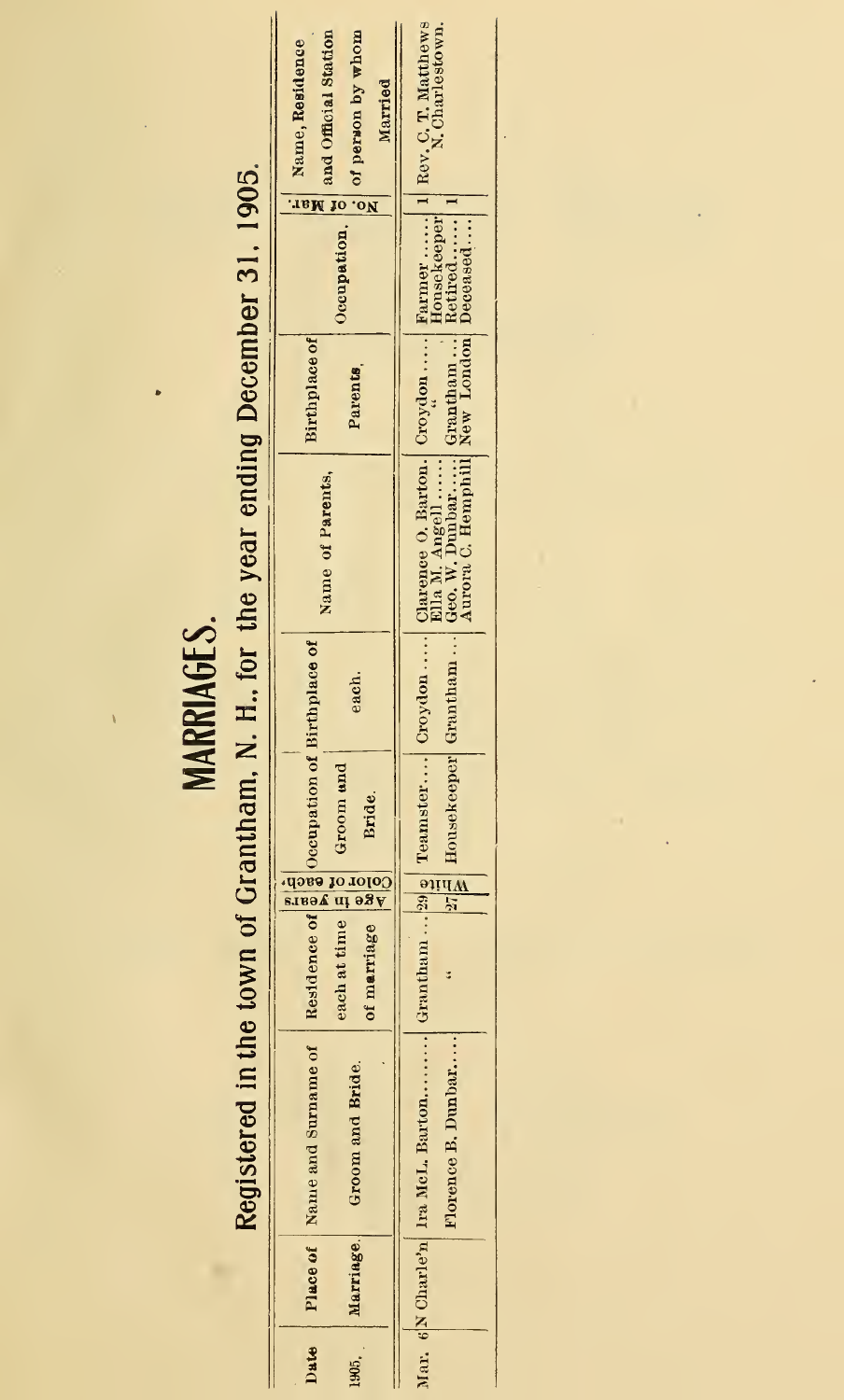| Maiden Name of<br>Mother.                     |                                                                                                                                                                                                                                                                                                                                                                                                                                              |                                                                                                 |
|-----------------------------------------------|----------------------------------------------------------------------------------------------------------------------------------------------------------------------------------------------------------------------------------------------------------------------------------------------------------------------------------------------------------------------------------------------------------------------------------------------|-------------------------------------------------------------------------------------------------|
| Name of Father.                               | $\begin{tabular}{ c c c c c c c c c } \hline \textbf{G} \textbf{random} & \dots & \textbf{Mg} & \textbf{W} & \textbf{Parmer} & \dots & \textbf{G} \textbf{untebunv} \dots & \textbf{G} \textbf{untebunv} \dots \\ \hline \textbf{Ramard, Vt}, \textbf{Mg} & \textbf{W} & \dots & \textbf{G} \textbf{unthebunv} & \dots & \textbf{B} \textbf{mfield} & \dots & \textbf{F} \textbf{on} \textbf{G} \textbf{an} \textbf{G} \textbf{an} \textbf{$ | FREDSON C. REED, Town Clerk.                                                                    |
| Birthplace of   Birthplace of<br>Mother.      |                                                                                                                                                                                                                                                                                                                                                                                                                                              | I hereby certify that the foregoing records are crorect to the best of my knowledge and belief, |
| Father.                                       |                                                                                                                                                                                                                                                                                                                                                                                                                                              |                                                                                                 |
| ceupation.                                    |                                                                                                                                                                                                                                                                                                                                                                                                                                              |                                                                                                 |
| single,<br>18 IV                              |                                                                                                                                                                                                                                                                                                                                                                                                                                              |                                                                                                 |
| Place of<br>Birth                             |                                                                                                                                                                                                                                                                                                                                                                                                                                              |                                                                                                 |
| $_{\rm{ggg}}$<br>$\ddot{AB}$<br>Year:<br>Tear | $\frac{63}{10}17$<br>11,11,18<br>60 9 10                                                                                                                                                                                                                                                                                                                                                                                                     |                                                                                                 |
| Name and Surname of<br>the Deceased           |                                                                                                                                                                                                                                                                                                                                                                                                                                              |                                                                                                 |
| Place of<br>Death.                            |                                                                                                                                                                                                                                                                                                                                                                                                                                              |                                                                                                 |
| Date<br>905.                                  |                                                                                                                                                                                                                                                                                                                                                                                                                                              |                                                                                                 |

# DEATHS

 $\ddot{\phantom{0}}$ 

# Registered in the town of Grantham, N. H., for the vear ending December 31, 1905.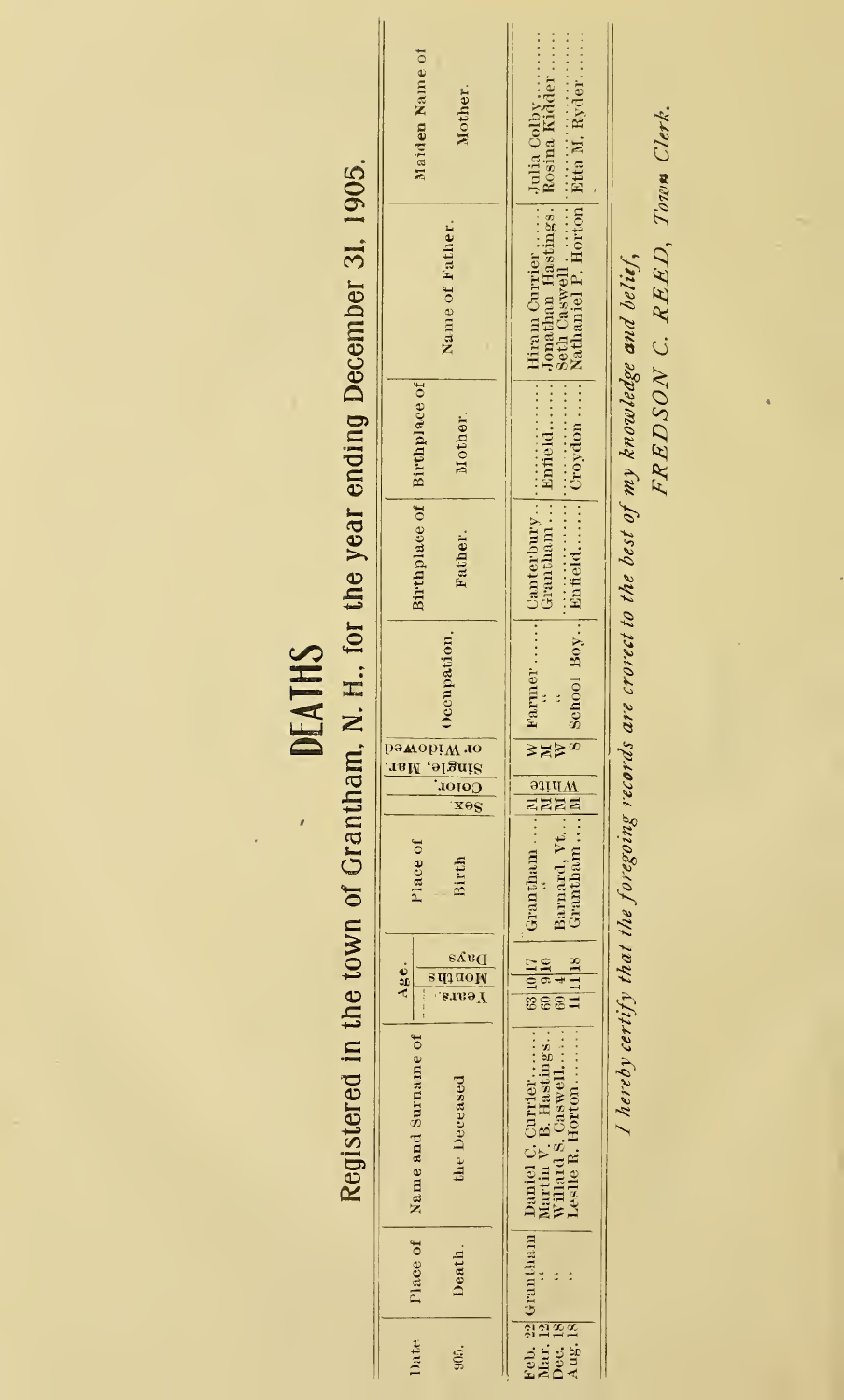# WE SOLICIT YOUR **PATRONAGE**

When in need of anything usually found in <sup>a</sup>

First=class Dry Goods

AND

. . Ladies' Furnishing Goods Store .

YOU WILL FIND OUR STORE A PLEASANT PLACE TO DO BUSINESS, OUR METHODS DIFFERENT FROM OTHERS AND ALWAYS THE Newest Up=to=date Goods on our Counters and Shelves.

We invite you to look over our NEW

# Suits, Coats, Skirts, Waists and Shirt Waist Suits

IN OUR GARMENT DEPARTMENT. CHANDLER & TURNER,

NEWPORT, NEW HAMPSHIRE.